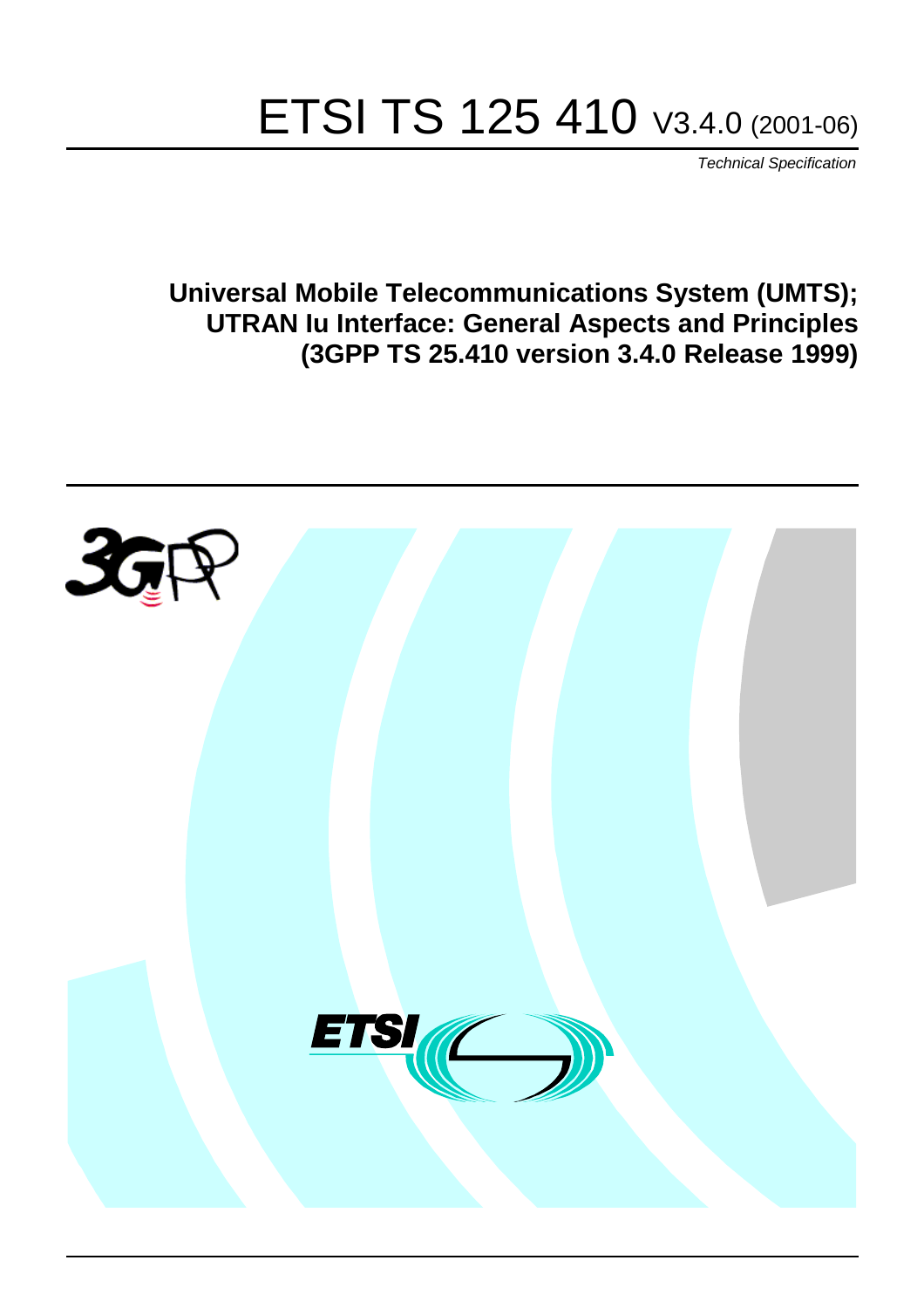**1**

Reference RTS/TSGR-0325410UR3

> Keywords **UMTS**

#### **ETSI**

#### 650 Route des Lucioles F-06921 Sophia Antipolis Cedex - FRANCE

Tel.: +33 4 92 94 42 00 Fax: +33 4 93 65 47 16

Siret N° 348 623 562 00017 - NAF 742 C Association à but non lucratif enregistrée à la Sous-Préfecture de Grasse (06) N° 7803/88

**Important notice**

Individual copies of the present document can be downloaded from: [http://www.etsi.org](http://www.etsi.org/)

The present document may be made available in more than one electronic version or in print. In any case of existing or perceived difference in contents between such versions, the reference version is the Portable Document Format (PDF). In case of dispute, the reference shall be the printing on ETSI printers of the PDF version kept on a specific network drive within ETSI Secretariat.

Users of the present document should be aware that the document may be subject to revision or change of status. Information on the current status of this and other ETSI documents is available at <http://www.etsi.org/tb/status>/

> If you find errors in the present document, send your comment to: <editor@etsi.fr>

#### **Copyright Notification**

No part may be reproduced except as authorized by written permission. The copyright and the foregoing restriction extend to reproduction in all media.

© European Telecommunications Standards Institute 2001.

All rights reserved.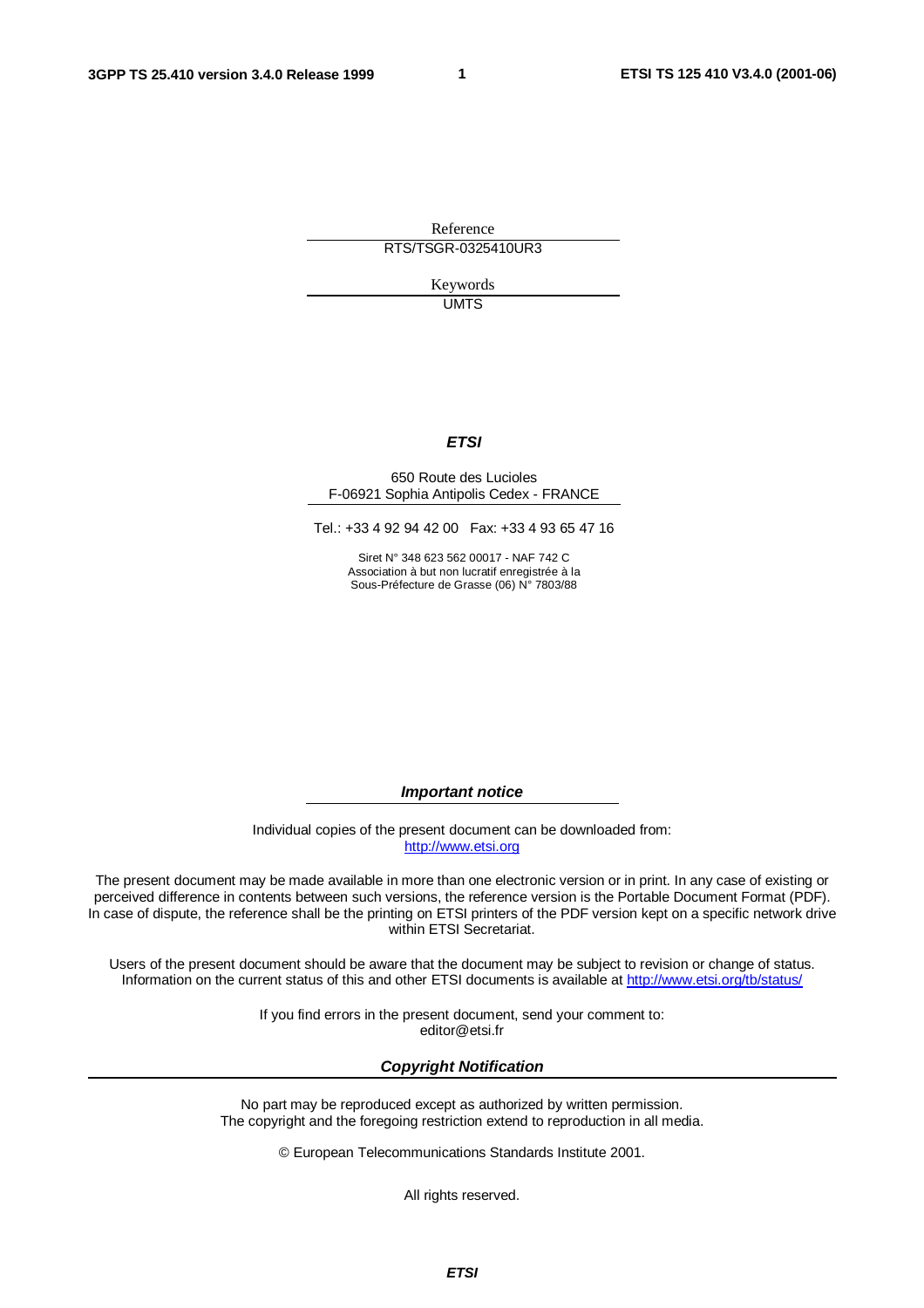# Intellectual Property Rights

IPRs essential or potentially essential to the present document may have been declared to ETSI. The information pertaining to these essential IPRs, if any, is publicly available for **ETSI members and non-members**, and can be found in ETSI SR 000 314: *"Intellectual Property Rights (IPRs); Essential, or potentially Essential, IPRs notified to ETSI in respect of ETSI standards"*, which is available from the ETSI Secretariat. Latest updates are available on the ETSI Web server [\(http://www.etsi.org/ipr\)](http://www.etsi.org/ipr).

Pursuant to the ETSI IPR Policy, no investigation, including IPR searches, has been carried out by ETSI. No guarantee can be given as to the existence of other IPRs not referenced in ETSI SR 000 314 (or the updates on the ETSI Web server) which are, or may be, or may become, essential to the present document.

# Foreword

This Technical Specification (TS) has been produced by the ETSI 3<sup>rd</sup> Generation Partnership Project (3GPP).

The present document may refer to technical specifications or reports using their 3GPP identities, UMTS identities or GSM identities. These should be interpreted as being references to the corresponding ETSI deliverables.

The cross reference between GSM, UMTS, 3GPP and ETSI identities can be found under [www.etsi.org/key](http://www.etsi.org/key) .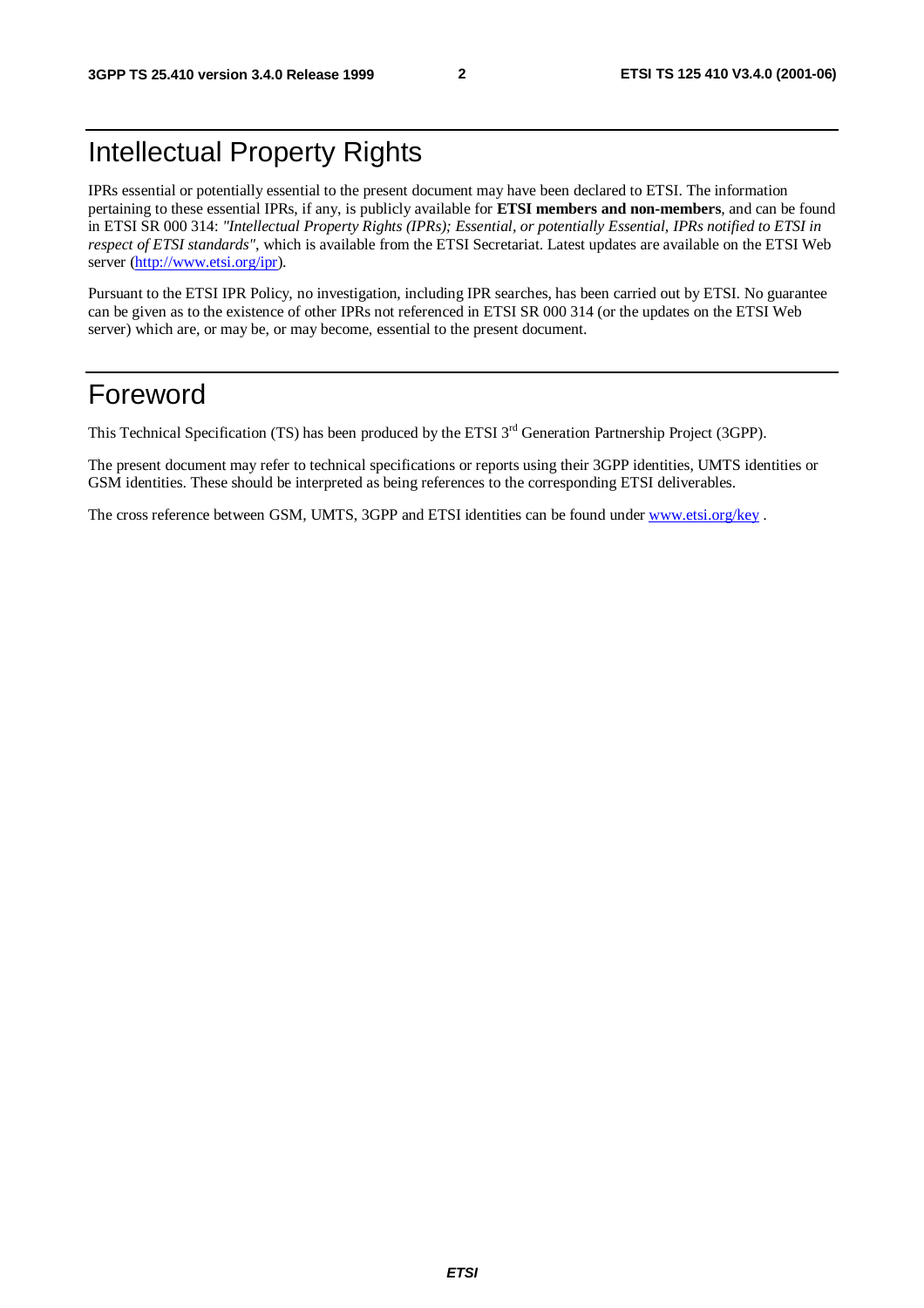$\overline{\mathbf{3}}$ 

# Contents

| 1              |  |  |  |
|----------------|--|--|--|
| $\overline{2}$ |  |  |  |
| 3              |  |  |  |
| 3.1            |  |  |  |
| 3.2            |  |  |  |
| 4              |  |  |  |
| 4.1            |  |  |  |
| 4.1.1          |  |  |  |
| 4.1.2          |  |  |  |
| 4.2            |  |  |  |
| 4.3            |  |  |  |
| 4.4            |  |  |  |
| 4.5            |  |  |  |
| 4.5.1          |  |  |  |
| 4.5.1.1        |  |  |  |
| 4.5.1.1.1      |  |  |  |
| 4.5.1.1.2      |  |  |  |
| 4.5.1.1.3      |  |  |  |
| 4.5.1.1.4      |  |  |  |
| 4.5.2          |  |  |  |
| 4.5.2.1        |  |  |  |
| 4.5.2.2        |  |  |  |
| 4.5.3          |  |  |  |
| 5              |  |  |  |
| 5.1            |  |  |  |
| 5.2            |  |  |  |
| 5.2.1          |  |  |  |
| 5.2.2          |  |  |  |
| 5.2.3          |  |  |  |
| 5.2.4          |  |  |  |
| 5.3            |  |  |  |
| 5.3.1          |  |  |  |
| 5.3.2          |  |  |  |
| 5.4            |  |  |  |
| 5.4.1          |  |  |  |
| 5.4.2          |  |  |  |
| 5.4.3          |  |  |  |
| 5.4.4          |  |  |  |
| 5.4.5          |  |  |  |
| 5.4.6<br>5.4.7 |  |  |  |
| 5.5            |  |  |  |
| 5.5.1          |  |  |  |
| 5.5.2          |  |  |  |
| 5.6            |  |  |  |
| 5.6.1          |  |  |  |
| 5.6.2          |  |  |  |
| 5.6.2.1        |  |  |  |
| 5.6.2.2        |  |  |  |
| 5.6.2.3        |  |  |  |
| 5.6.3          |  |  |  |
| 5.7            |  |  |  |
| 5.7.1          |  |  |  |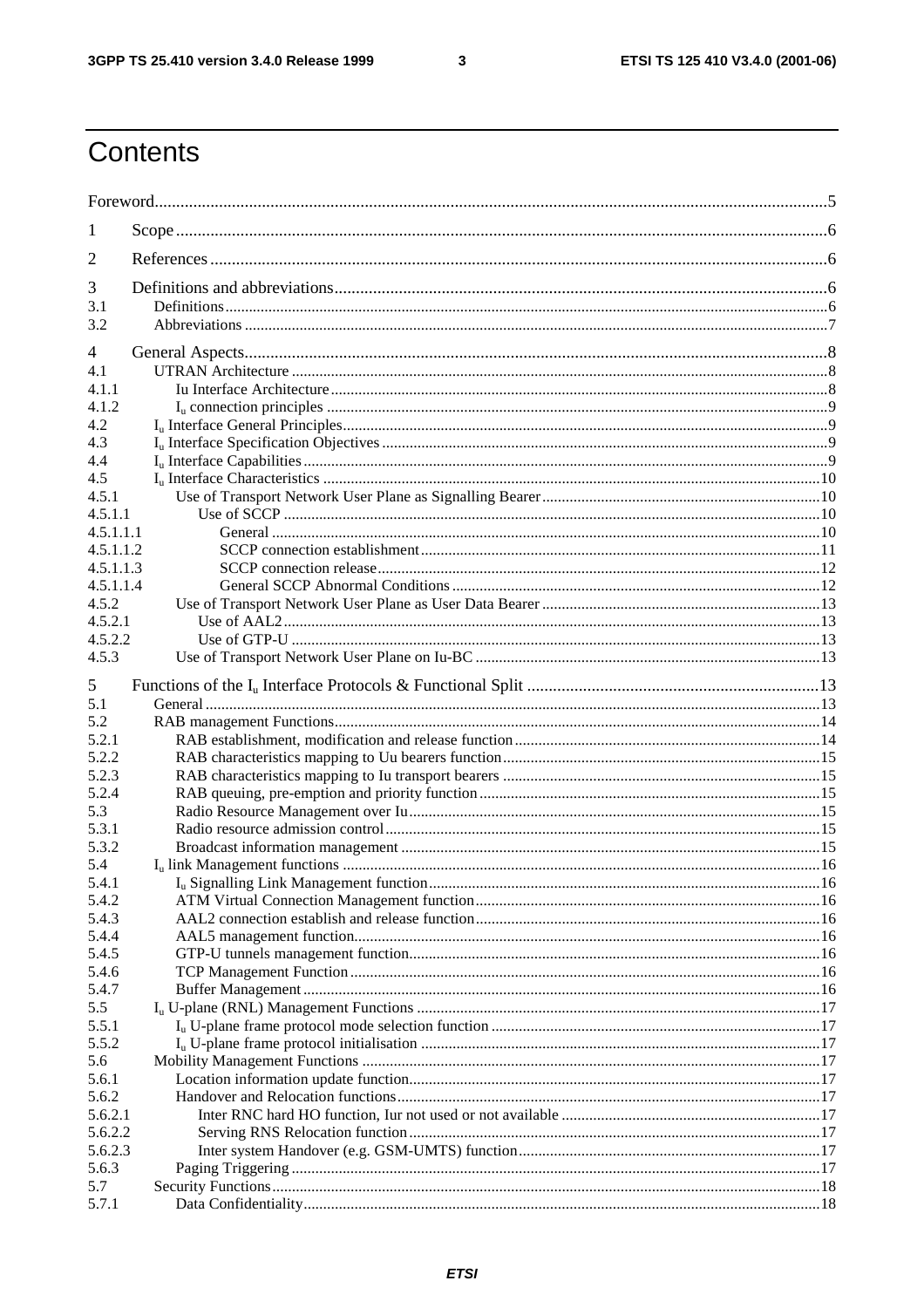$\overline{\mathbf{4}}$ 

| 5.7.1.1        |  |
|----------------|--|
| 5.7.1.2        |  |
| 5.7.2          |  |
| 5.7.2.1        |  |
| 5.7.2.2        |  |
| 5.8            |  |
| 5.8.1          |  |
| 5.8.2          |  |
| 5.8.3          |  |
| 5.8.4          |  |
| 5.9            |  |
| 5.9.1          |  |
| 6              |  |
| 6.1            |  |
| 6.2            |  |
| 6.3            |  |
| 6.4            |  |
| $\overline{7}$ |  |
| 7.1            |  |
| 7.2            |  |
| 7.3            |  |
| 7.4            |  |
| 7.5            |  |
| 7.6            |  |
| 7.7            |  |
|                |  |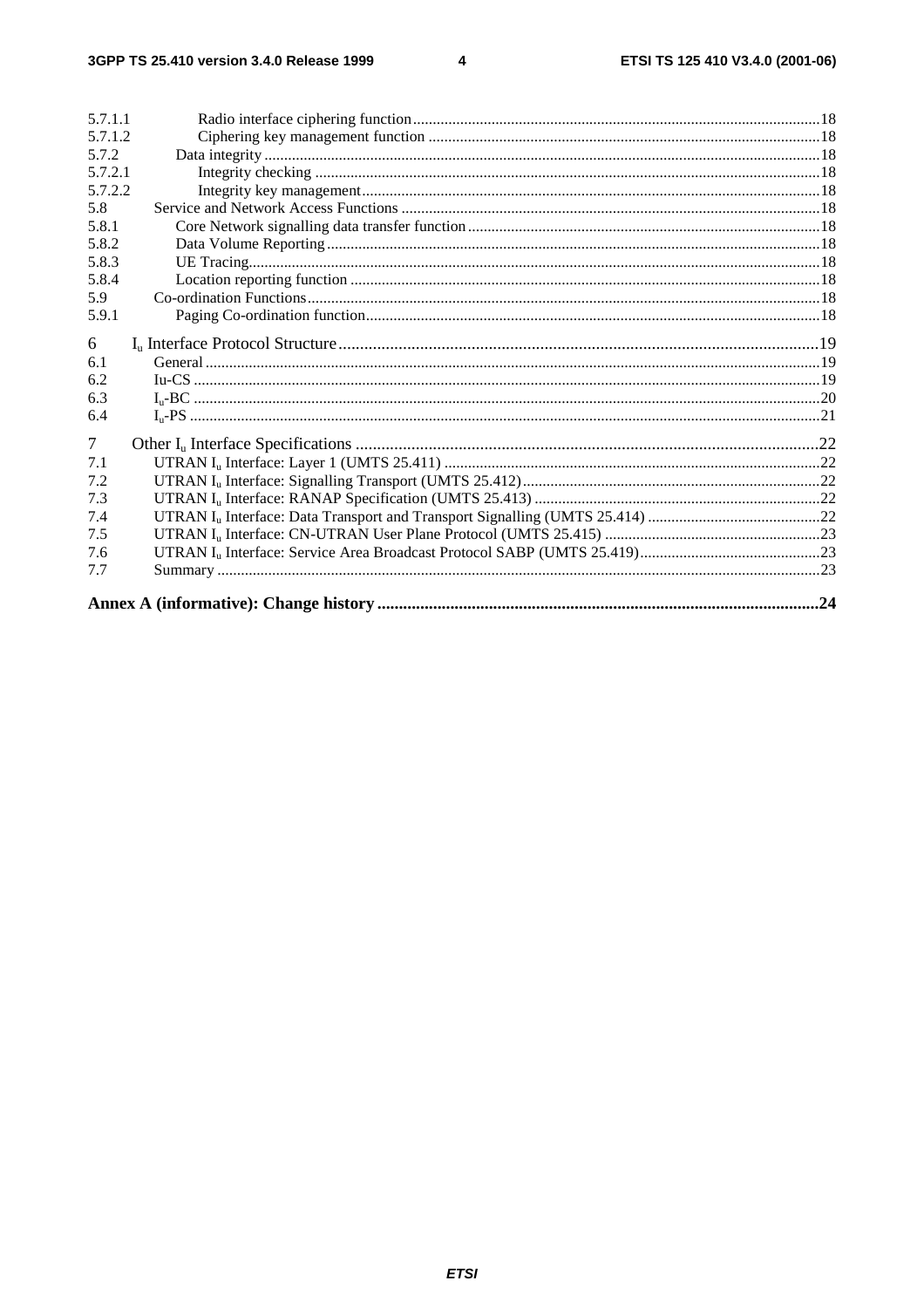# Foreword

This Technical Specification (TS) has been produced by the 3<sup>rd</sup> Generation Partnership Project (3GPP).

The contents of the present document are subject to continuing work within the TSG and may change following formal TSG approval. Should the TSG modify the contents of the present document, it will be re-released by the TSG with an identifying change of release date and an increase in version number as follows:

Version x.y.z

where:

- x the first digit:
	- 1 presented to TSG for information;
	- 2 presented to TSG for approval;
	- 3 or greater indicates TSG approved document under change control.
- y the second digit is incremented for all changes of substance, i.e. technical enhancements, corrections, updates, etc.
- z the third digit is incremented when editorial only changes have been incorporated in the document.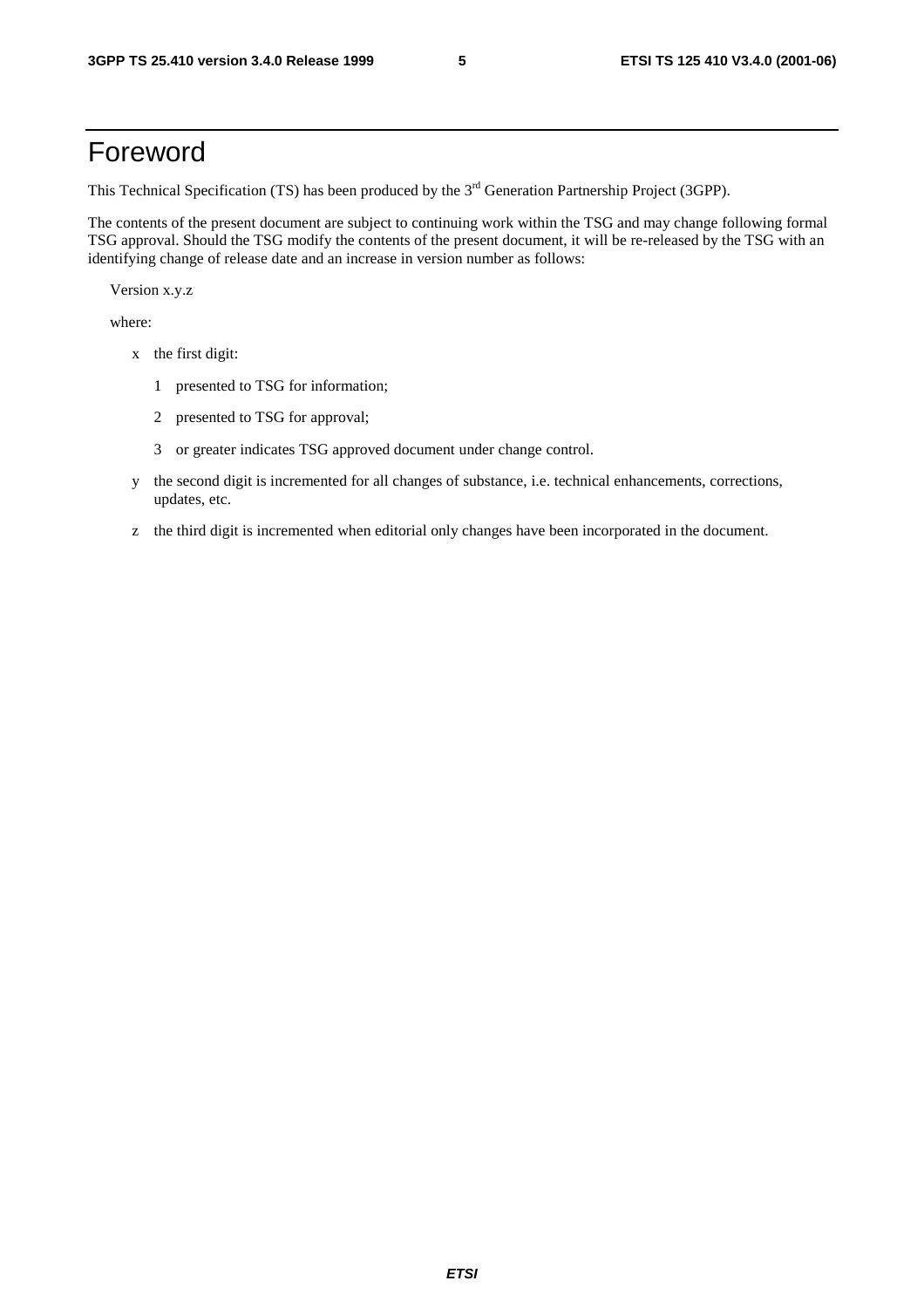### 1 Scope

The present document is an introduction to the UMTS 25.41x series of Technical Specifications that define the Iu interface for the interconnection of Radio Network Controller (RNC) component of the UMTS Terrestrial Radio Access Network (UTRAN) to the Core Network of the UMTS system.

# 2 References

The following documents contain provisions which, through reference in this text, constitute provisions of the present document.

- References are either specific (identified by date of publication, edition number, version number, etc.) or non-specific.
- For a specific reference, subsequent revisions do not apply.
- For a non-specific reference, the latest version applies.
- For this Release 1999 document, references to 3G documents are for Release 1999 versions (version 3.x.y).
- [1] UMTS 25.401: "UTRAN Overall Description".
- [2] UMTS 23.930: "Iu Principles".
- [3] UMTS 23.110: "UMTS Access Stratum; Services and Functions".
- [4] UMTS 25.411: "UTRAN Iu Interface: Layer 1".
- [5] UMTS 25.412: "UTRAN Iu Interface: Signalling Transport".
- [6] UMTS 25.413: "UTRAN Iu Interface: RANAP Signalling".
- [7] UMTS 25.414: "UTRAN Iu Interface: Data Transport & Transport Signalling".
- [8] UMTS 25.415: "UTRAN Iu Interface: CN-RAN User Plane Protocol".
- [9] ITU-T Recommendation Q.711 (7/96): "Functional description of the signalling connection control part".
- [10] ITU-T Recommendation Q.712 (7/96): "Definition and function of signalling connection control part messages".
- [11] ITU-T Recommendation Q.713 (7/96): "Signalling connection control part formats and codes".
- [12] ITU-T Recommendation Q.714 (7/96): "Signalling connection control part procedures".
- [13] UMTS 23.003: "Numbering, Addressing and Identification".
- [14] UMTS 25.419: "UTRAN Iu Interface: Service Area Broadcast Protocol SABP".
- [15] UMTS 23.110: "UMTS Access Stratum; Services and Functions".

# 3 Definitions and abbreviations

### 3.1 Definitions

For the purposes of the present document, the terms and definitions given in [1] apply.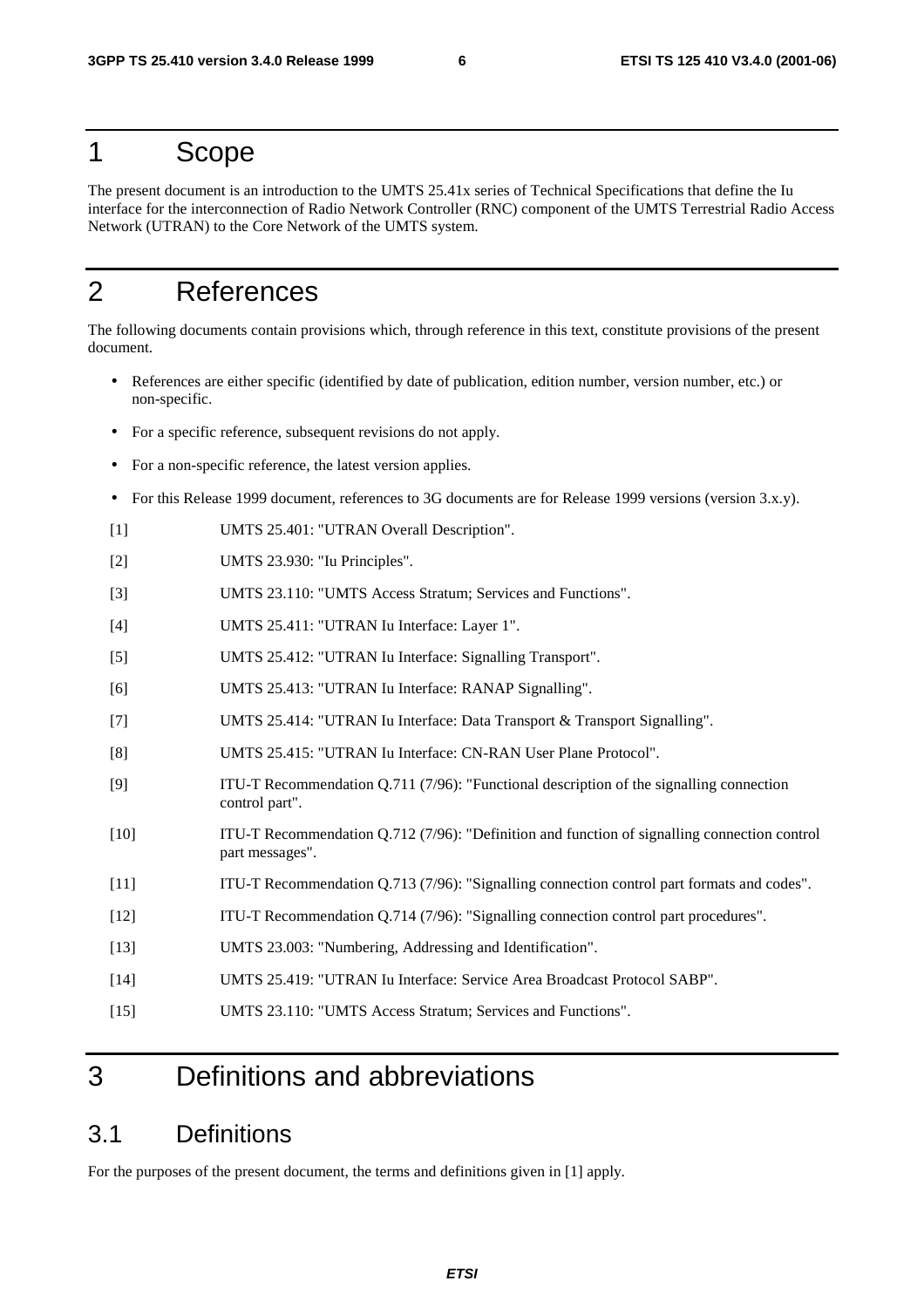# 3.2 Abbreviations

For the purposes of the present document, the following abbreviations apply:

| 3G-MSC        | 3 <sup>rd</sup> Generation Mobile Switching Centre   |
|---------------|------------------------------------------------------|
| 3G-SGSN       | 3 <sup>rd</sup> Generation Serving GPRS Support Node |
| AAL           | <b>ATM Adaptation Layer</b>                          |
| <b>ATM</b>    | <b>Asynchronous Transfer Mode</b>                    |
| BC            | <b>Broadcast</b>                                     |
| <b>BSSMAP</b> | Base Station Subsystem Management Application Part   |
| <b>CBS</b>    | <b>Cell Broadcast Service</b>                        |
| CC            | <b>Connection Confirm</b>                            |
| <b>CN</b>     | <b>Core Network</b>                                  |
| CR            | <b>Connection Release</b>                            |
| <b>CREF</b>   | <b>Connection Refusal</b>                            |
| <b>CS</b>     | Circuit Switched                                     |
| GT            | Global Title                                         |
| GTP-U         | <b>GPRS Tunnelling Protocol</b>                      |
| <b>IMSI</b>   | <b>International Mobile Subscriber Identity</b>      |
| $_{\rm IP}$   | Internet Protocol                                    |
| <b>ISDN</b>   | <b>Integrated Services Digital Network</b>           |
| LA            | <b>Location Area</b>                                 |
| <b>NAS</b>    | Non Access Stratum                                   |
| 0&M           | <b>Operation and Maintenance</b>                     |
| <b>PS</b>     | Packet Switched                                      |
| <b>PSTN</b>   | Public Switched Telephone Network                    |
| <b>PVC</b>    | Permanent Virtual Circuit                            |
| QoS           | Quality of Service                                   |
| RA            | Routing Area                                         |
| RAB           | Radio Access Bearer                                  |
| <b>RANAP</b>  | Radio Access Network Application Part                |
| <b>RLP</b>    | Radio Link Protocol                                  |
| <b>RNC</b>    | Radio Network Controller                             |
| <b>RNL</b>    | Radio Network Layer                                  |
| <b>RRC</b>    | Radio Resource Control                               |
| <b>SA</b>     | Service Area                                         |
| SABP          | Service Area Broadcast Protocol                      |
| SAP           | Service Access Point                                 |
| <b>SCCP</b>   | <b>Signalling Connection Control Part</b>            |
| <b>SPC</b>    | <b>Signalling Point Code</b>                         |
| <b>SRNS</b>   | Serving Radio Network Subsystem                      |
| SSN           | Sub-System Number                                    |
| <b>SVC</b>    | Switched Virtual Circuit                             |
| TCP           | <b>Transmission Control Protocol</b>                 |
| UE            | User Equipment                                       |
| <b>UDP</b>    | <b>User Datagram Protocol</b>                        |
| UP            | <b>User Plane</b>                                    |
| <b>URA</b>    | <b>UTRAN Registration Area</b>                       |
| <b>UTRAN</b>  | <b>UMTS Terrestrial Radio Access Network</b>         |
| <b>VC</b>     | Virtual Circuit                                      |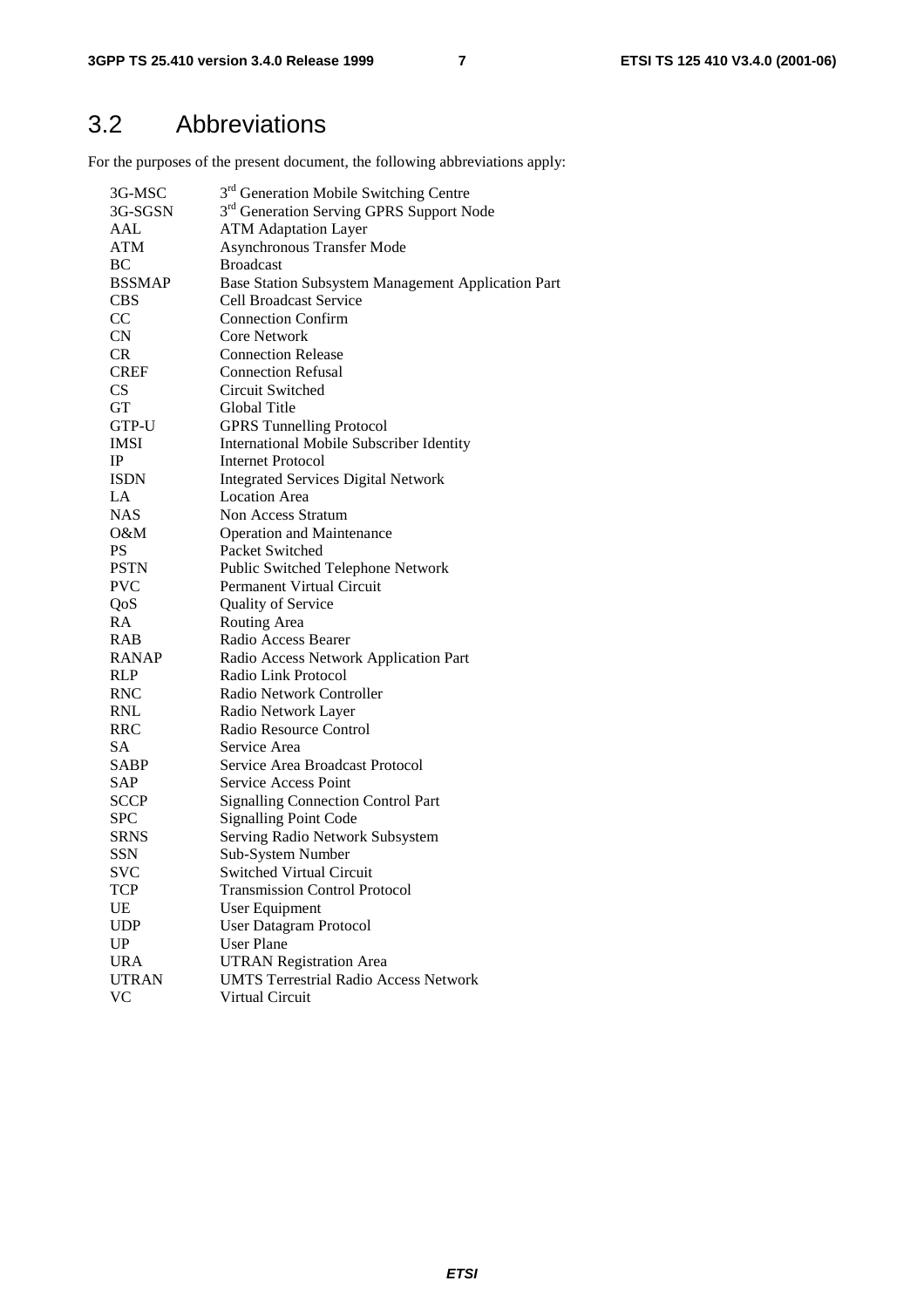# 4 General Aspects

### 4.1 UTRAN Architecture

#### 4.1.1 Iu Interface Architecture

The overall UMTS architecture and UTRAN architectures are described in [1]. This subclause specifies only the architecture of the Iu interface, and shall not constrain the network architecture of either Core or Radio Access Networks.

The I<sub>u</sub> interface is specified at the boundary between the Core Network and UTRAN. Figure 4.1 depicts the logical division of the  $I_u$  interface. From the Iu perspective, the UTRAN access point is an RNC.



**Iu Interface**

#### **Figure 4.1: Iu Interface Architecture**

The Iu interface towards the PS-domain of the core network is called Iu-PS, and the Iu interface towards the CS-domain is called Iu-CS. The differences between Iu-CS and Iu-PS are treated elsewhere in this specification. The Iu interface to the Broadcast domain is called Iu-BC.

There shall not be more than one Iu interface (Iu-CS) towards the CS domain and one Iu interface (Iu-PS) towards the PS-domain from any one RNC. There may be multiple Iu interfaces (Iu-BC) from an RNC towards the Broadcast domain.

In the separated core network architecture, this means that there shall be separate signalling and user data connections towards the PS and CS domains – this applies in both transport and radio network layers.

In the combined architecture, there shall be separate connections in the user plane towards the PS and CS domains (in both transport and radio network layers). In the control plane, there shall be separate SCCP connections to the two logical domains.

In either architecture, there can be several RNCs within UTRAN and so UTRAN may have several  $I<sub>u</sub>$  access points towards the Core Network. As a minimum, each Iu access point (in UTRAN or CN) shall independently fulfil the requirements of the relevant Iu specifications (25.41x series – see clause 7).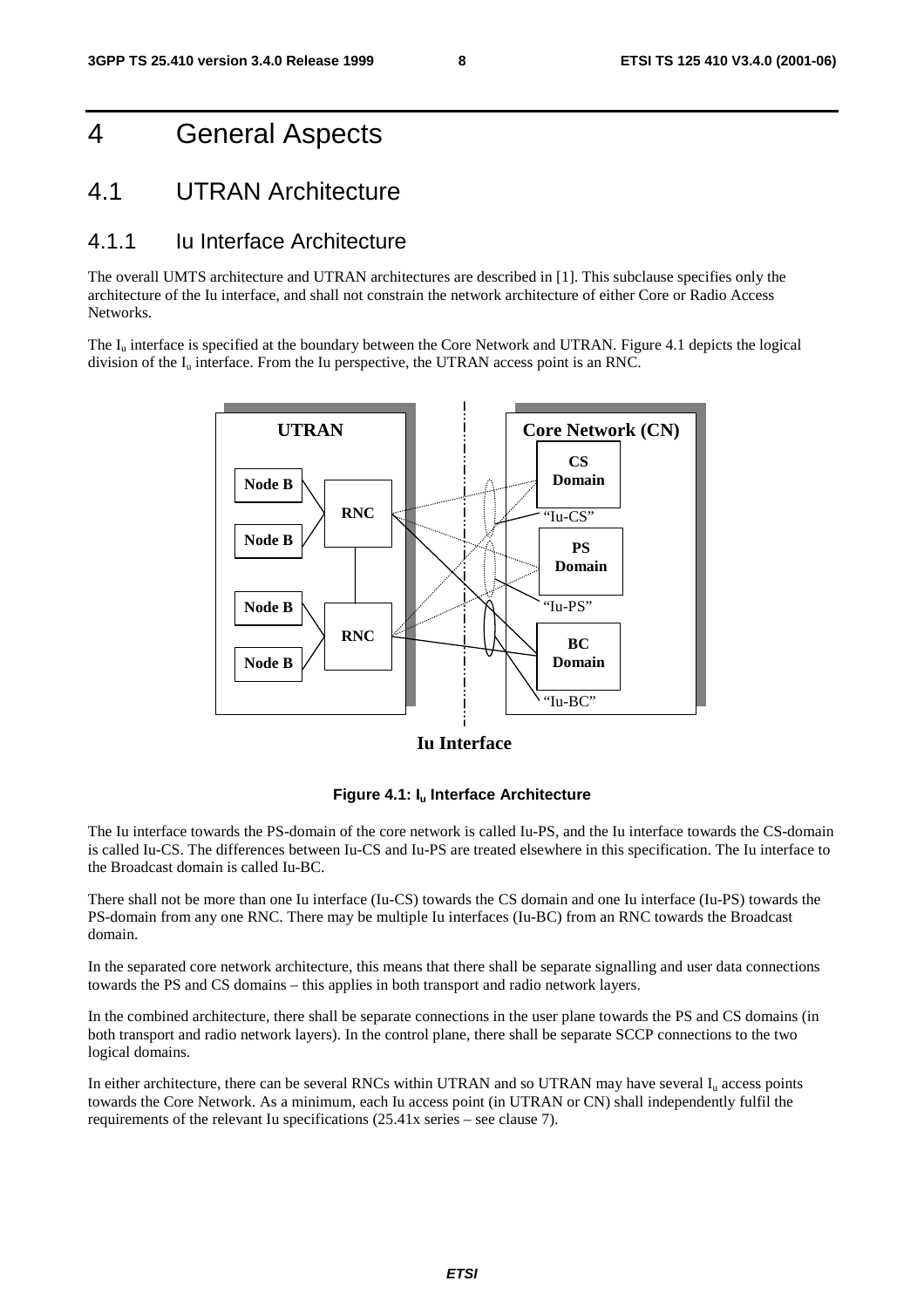#### 4.1.2 I<sub>u</sub> connection principles

The Iu interface has a hierarchical architecture where one higher layer entity controls several lower layer entities. The hierarchy for the CN - UTRAN signalling connection end points is described below:

- Each CN Access Point may be connected to one or more UTRAN Access Points.
- For the PS and CS domains, each UTRAN Access Point shall not be connected to more than one CN Access Point per CN domain.
- For the BC domain, each UTRAN Access Point may be connected to one or more CN Access Points.

### 4.2 I<sub>u</sub> Interface General Principles

From a UTRAN perspective, maximising the commonality of the various protocols that flow on the Iu interface is desirable. This means at the minimum that:

- A common set of radio access bearer services will be offered by UTRAN to the Core Network nodes, regardless of their type (e.g. 3G-MSC or 3G-SGSN).

There will be a common functional split between UTRAN and the Core Network nodes, regardless of their type (e.g. 3G-MSC or 3G-SGSN).

Signalling in the radio network control plane shall not depend on the specific choice of transport layers.

### 4.3 I<sub>u</sub> Interface Specification Objectives

The following objectives are partly derived from [2].

The  $I_{\text{u}}$  interface shall be specified such that it can support:

- the interconnection of RNCs with Core Network Access Points within a single PLMN.
- the interconnection of RNCs with Core Network Access Points irrespective of the manufacturer of any of the elements.
- all UMTS services.

The  $I_{\rm u}$  interface shall facilitate the use of the same RNC, MSC or SGSN in all PLMNs.

The Iu interface shall facilitate the sharing of transport technology between Iu-PS and Iu-BC.

The  $I_{\text{u}}$  interface shall allow interworking to the GSM Core Network.

Independence between the protocol layers and between control and user planes shall be maintained on the Iu interface.

The I<sub>u</sub> interface shall allow independent evolution of technologies within the Core, Radio Access and Transport Networks.

The  $I_u$  interface shall allow separate evolution of O&M facilities.

The  $I_{\rm u}$  interface shall be standardised as an open and multi-vendor interface.

The Iu interface specifications shall facilitate the migration of some services from the CS-domain to the PS-domain. In particular, the RANAP protocol shall be common to both PS and CS domains, and the I<sub>u</sub> user plane protocol(s) shall be independent of the core network domain (PS or CS), except where a specific feature is only required for one domain.

### 4.4 Iu Interface Capabilities

The following capabilities are derived from the requirements described in [2].

The  $I_u$  interface supports: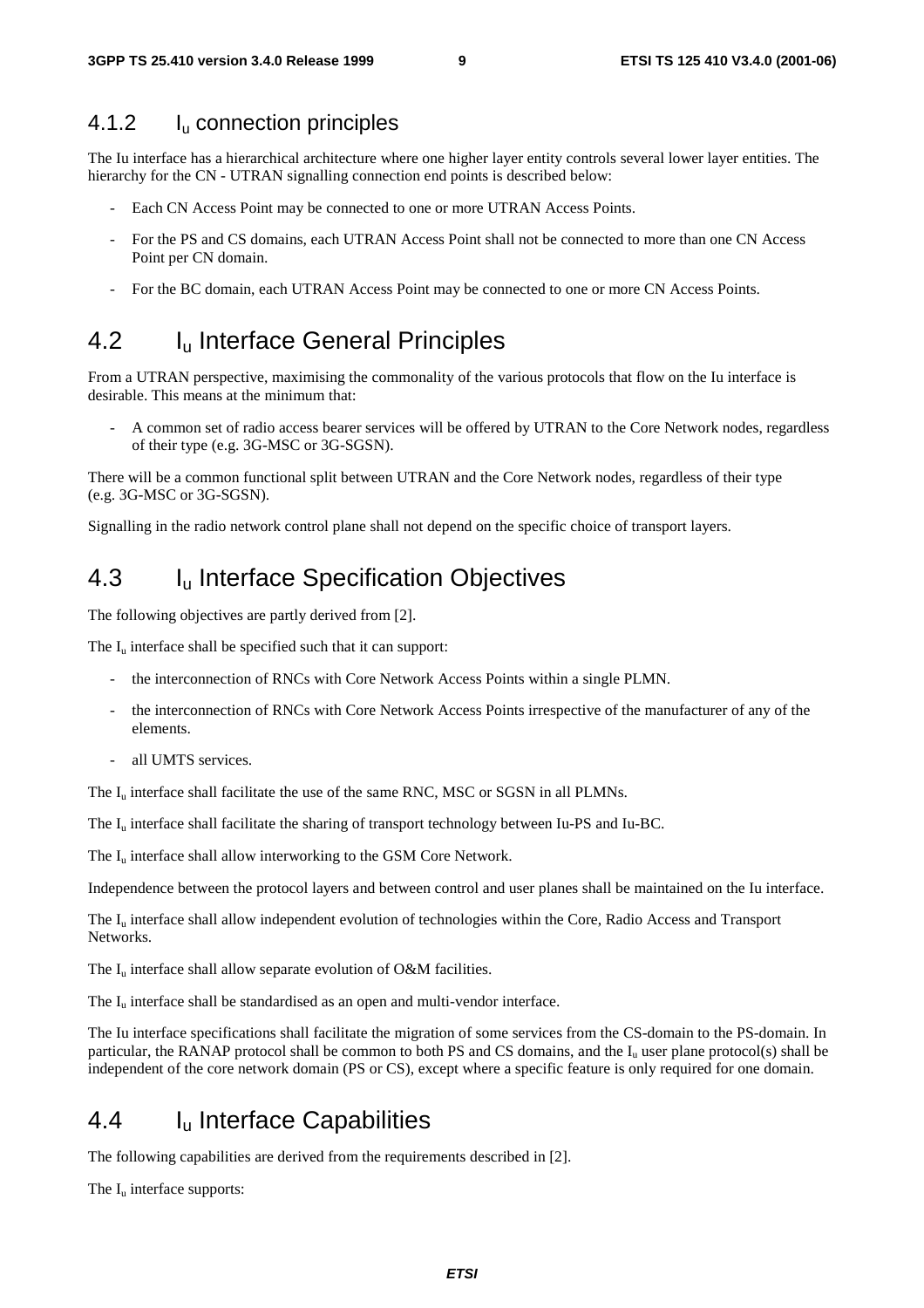- procedures to establish, maintain and release Radio Access Bearers;
- procedures to perform intra-system handover, inter-system handover and SRNS relocation;
- procedures to support the Cell Broadcast service;
- a set of general procedures, not related to a specific UE;
- the separation of each UE on the protocol level for user specific signalling management;
- the transfer of NAS signalling messages between UE and CN;
- location services by transferring requests from the CN to UTRAN, and location information from UTRAN to CN. The location information may comprise a geographical area identifier or global co-ordinates with uncertainty parameters;
- simultaneous access to multiple CN domains for a single UE;
- mechanisms for resource reservation for packet data streams.

### 4.5 Iu Interface Characteristics

#### 4.5.1 Use of Transport Network User Plane as Signalling Bearer

#### 4.5.1.1 Use of SCCP

#### 4.5.1.1.1 General

The SCCP is used to support signalling messages between the CNs and the RNC. One user function of the SCCP, called Radio Access Network Application Part (RANAP), is defined. The RANAP uses one signalling connection per active UE and CN for the transfer of layer 3 messages.

Both connectionless and connection-oriented procedures are used to support the RANAP. TS 25.413 explains whether connection oriented or connectionless services should be used for each layer 3 procedure.

RANAP may use SSN, SPC and/or GT and any combination of them as addressing schemes for the SCCP. Which of the available addressing scheme to use for the SCCP is an operator matter.

When GT addressing is utilised, the following settings shall be used:

- SSN Indicator  $= 1$  (RANAP SSN as defined in [13] shall always be included).
- Global Title Indicator = 0100 (GT includes translation type, numbering plan, encoding scheme and nature of address indicator).
- Translation Type  $= 0000 0000$  (not used).
- Numbering Plan =  $0001$  (E.163/4).
- Nature of Address Indicator =  $000\,0100$  (International Significant Number).
- Encoding Scheme  $= 0001$  or 0010 (BCD, odd or even).
- Routing indicator = 0 or 1 (route on GT or PC/SSN).

When used, the GT shall be the E.164 address of the relevant node.

The following subclauses describe the use of SCCP connections for RANAP transactions. Subclause 4.5.1.2 describes the connection establishment procedures. Subclause 4.5.1.3 describes the connection release procedures. Subclause 4.5.1.4 describes abnormal conditions.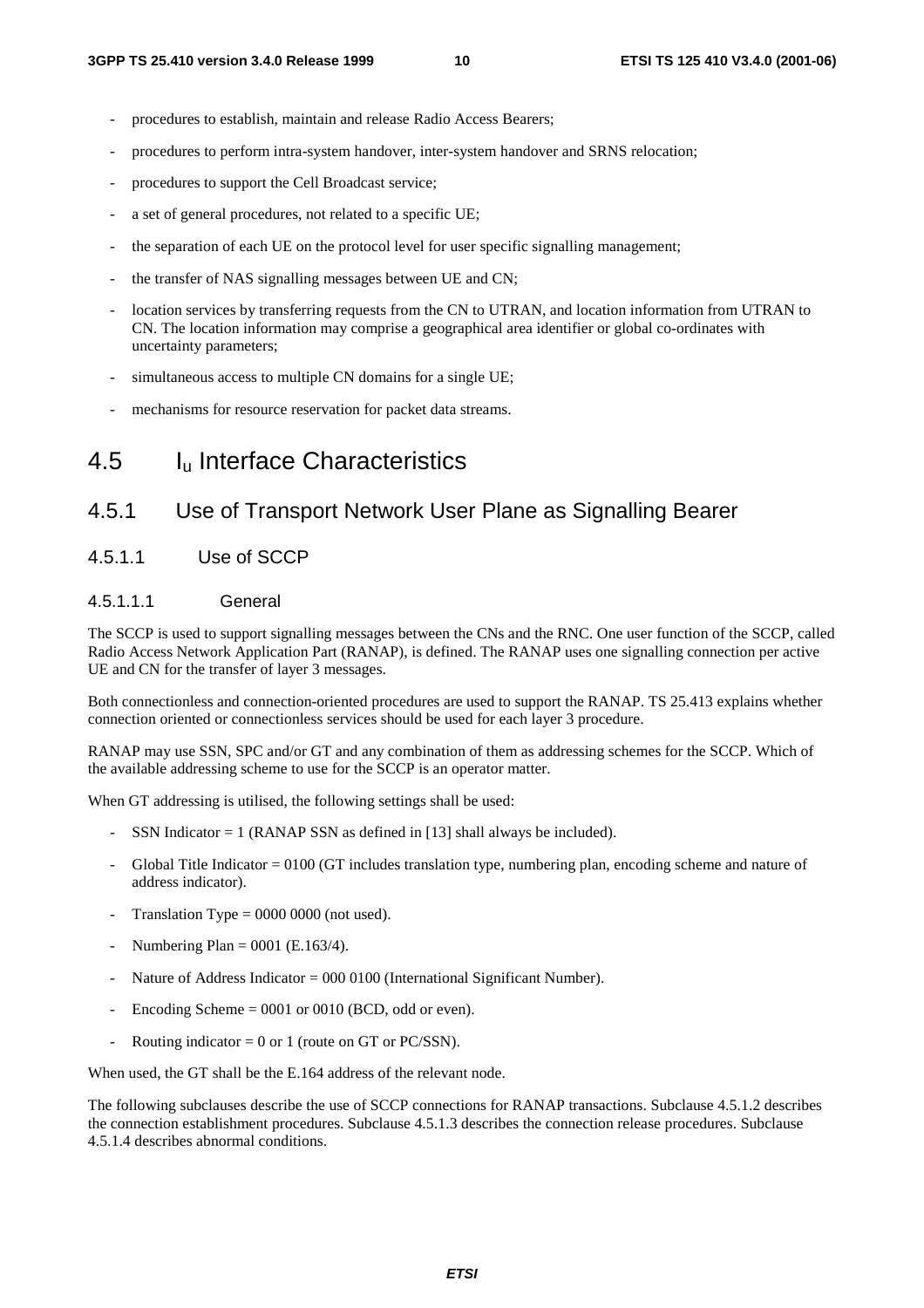#### 4.5.1.1.2 SCCP connection establishment

A new SCCP connection is established when information related to the communication between a UE and the network has to be exchanged between RNC and CN, and no SCCP connection exists between the CN and the RNC involved, for the concerned UE.

Various SCCP connection establishment cases have to be distinguished:

- i) RNC Initiated SCCP Signalling Connection;
- ii) CN Initiated SCCP Signalling Connection.

The above cases are the only cases currently identified for SCCP connection establishment. Others may emerge in the future.

#### 4.5.1.1.2.1 Establishment procedure in case i

The SCCP signalling connection establishment is initiated, by the RNC, at the reception of the first layer 3 non access stratum message from the UE.

#### **Initiation**

The RNC sends SCCP connection request message to the Core Network. A RANAP message is included in the user data field of the SCCP connection request message.

#### **Termination**

#### **- successful outcome**

The SCCP connection confirm message, which may optionally contain a connection oriented RANAP message in the user data field, is returned to the RNC.

#### **- unsuccessful outcome**

If the SCCP signalling connection establishment fails, an SCCP connection refusal message will be sent back to the RNC. This message may contain a RANAP message in the user data field.

For more information on how the RANAP procedure Initial UE message is handled, please see the elementary procedure Initial UE message in TS 25.413 [6].

> RNC CN CR {SSN=RANAP, a1=x, RANAP message} -------------------------------------------> CC {a1=y,a2=x, RANAP message or no user data} <----------------------------------------- or CREF{a2=x, RANAP message or no user data} <----------------------------------------- a1 = source local reference, a2 = destination local reference, x = SCCP connection reference at the RNC, y = SCCP connection reference at the CN.

#### **Figure 4.2: Setting-up of RNC Initiated SCCP Signalling Connection**

4.5.1.1.2.2 Establishment procedure in case ii

The SCCP signalling connection establishment is initiated, by the Core Network, in connection with performing a Relocation.

#### **Initiation**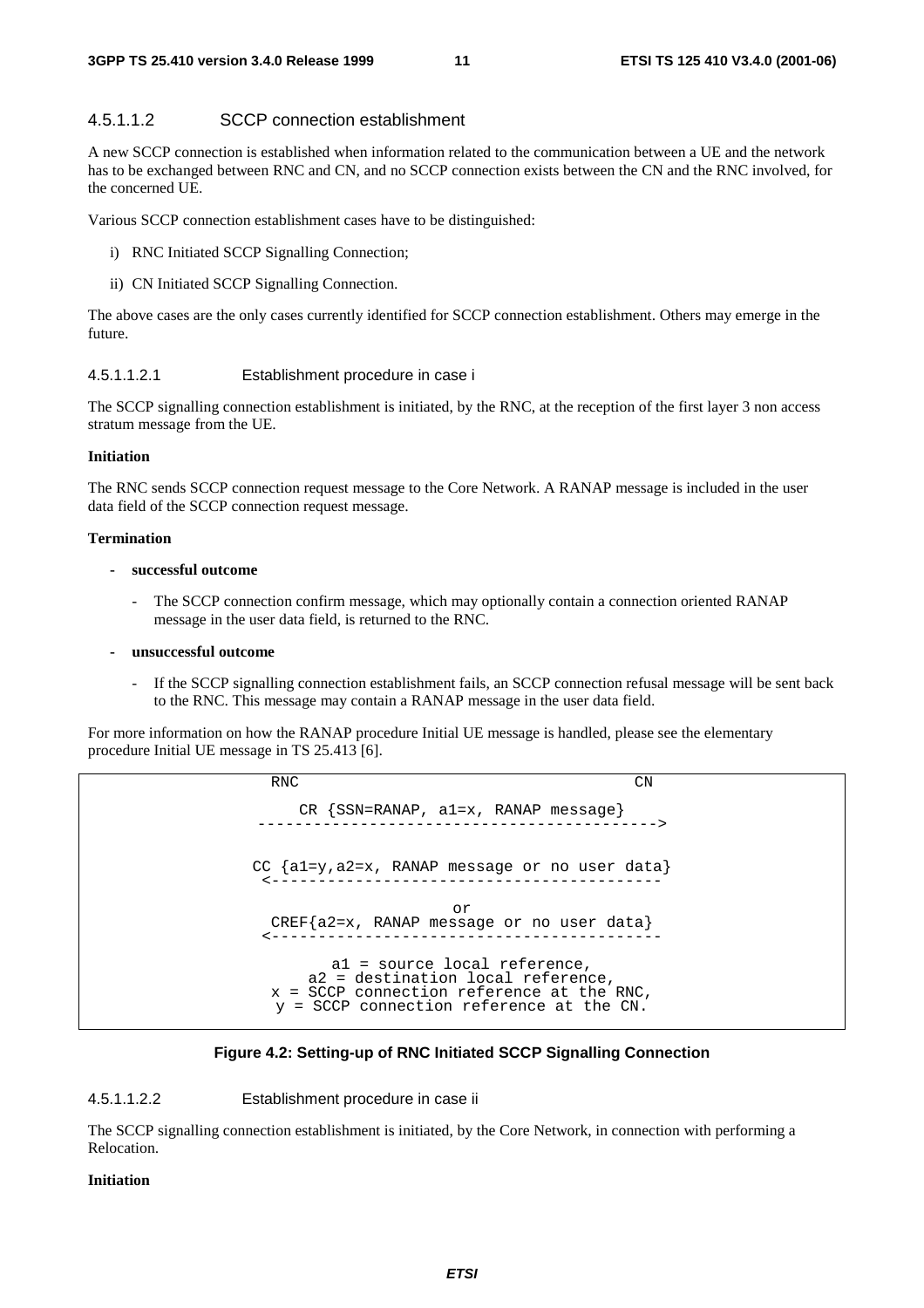The Core Network initiates the connection establishment by sending an SCCP connection request message to the RNC. Optionally, a RANAP message may be included in the user data field of the SCCP connection request message.

#### **Termination**

- **successful outcome** 
	- The SCCP connection confirm message, which may optionally contain a connection oriented RANAP message in the user data field, is returned to the Core Network.
- **unsuccessful outcome** 
	- If the SCCP signalling connection establishment fails, an SCCP connection refusal message will be sent back to the Core Network. This message may contain a RANAP message in the user data field.

RNC CN CR {SSN=RANAP, a1=y,RANAP message or no user data} <----------------------------------------- CC {a1=x, a2=y, RANAP message or no user data} ------------------------------------------> or CREF{a2=y, RANAP message or no user data} ------------------------------------------> a1 = source local reference, a2 = destination local reference, x = SCCP connection reference at the RNC, y = SCCP connection reference at the CN.

#### **Figure 4.3: Setting-up of CN Initiated SCCP Signalling Connection**

#### 4.5.1.1.3 SCCP connection release

This procedure is always initiated at the Core Network side.

An SCCP connection is released when the CN realises that a given signalling connection is no longer required.

The CN sends a SCCP Released message.

#### 4.5.1.1.4 General SCCP Abnormal Conditions

If a user-out-of-service information or signalling-point-inaccessible information is received by the RANAP, no new attempt to establish SCCP connections towards the affected point code will be started until the corresponding user-inservice information or signalling-point-accessible information is received.

When a user-out-of-service information or signalling-point-inaccessible is received by the RNC, an optional timer may be started. When the timer expires, all the SCCP connections towards the affected point code will be released. When the user-in-service or signalling-point-accessible is received, the timer is stopped.

If for any reason an SCCP connection is released, the optional timer expires or a connection refusal is received while any of the RANAP procedures are being performed or while a dedicated resource is still allocated, the following actions are taken:

#### **At RNC:**

- Any RNC procedure relating to that connection is abandoned.
- The UTRAN resources allocated to the connection are released.

#### **At Core Network:**

The resources associated with the SCCP connection are cleared as soon as possible.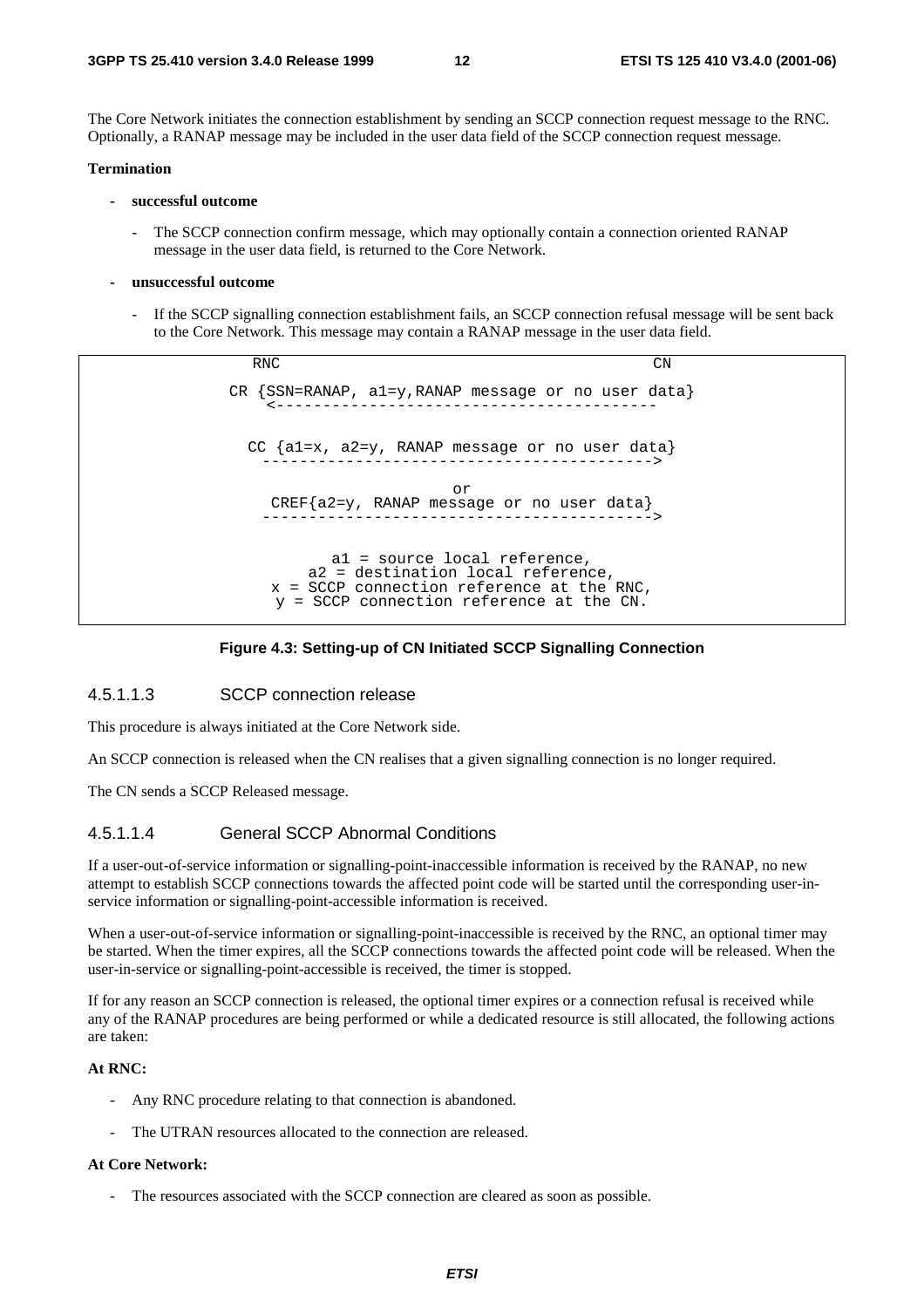### 4.5.2 Use of Transport Network User Plane as User Data Bearer

#### 4.5.2.1 Use of AAL2

AAL2 is used as the user data bearer towards the CS domain.

Q.2630.1 is used as the protocol for dynamically setup AAL-2 connections over Iu towards the CS domain.

#### 4.5.2.2 Use of GTP-U

GTP-U is used as the user data bearer towards the PS domain.

RANAP Signalling is used to establish, modify and release the GTP-U tunnels towards the PS domain.

### 4.5.3 Use of Transport Network User Plane on Iu-BC

TCP/IP is used as the bearer for the radio network layer protocol over  $I_u$ -BC.

The TCP connection is normally established by the CN using standard TCP procedures.

A new TCP connection is established by the RNC only when there is information (e.g. failure or restart indications) that needs to be sent from RNC to the CN, and there is no existing TCP connection. The RNC shall establish the connection using standard TCP procedures.

The node that established the connection shall release the TCP connection.

# 5 Functions of the I<sub>u</sub> Interface Protocols & Functional Split

### 5.1 General

This subclause defines the functional split between the core network and the UMTS radio access network. In addition, the possible interaction between the functions is defined. The functional split is shown in table 5.1.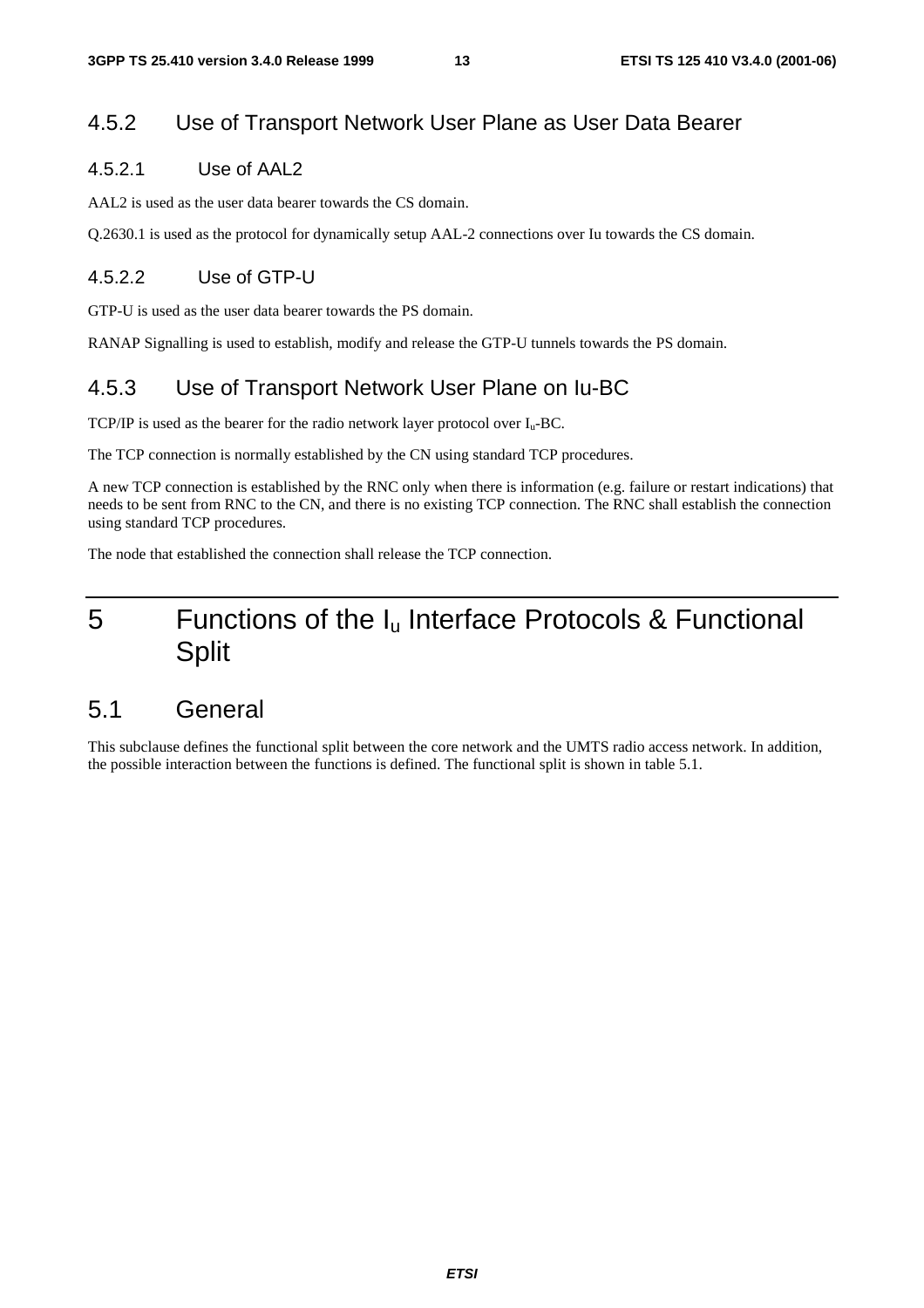| <b>Function</b>                                       | <b>UTRAN</b>            | CN |
|-------------------------------------------------------|-------------------------|----|
| <b>RAB management functions:</b>                      |                         |    |
| RAB establishment, modification and release           | Χ                       | X  |
|                                                       | Χ                       |    |
| RAB characteristics mapping $Iu$ transmission bearers |                         |    |
| RAB characteristics mapping Uu bearers                | Χ                       |    |
| RAB queuing, pre-emption and priority                 | X                       | X  |
|                                                       |                         |    |
| <b>Radio Resource Management functions:</b>           |                         |    |
| Radio Resource admission control                      | Χ                       |    |
| <b>Broadcast Information</b>                          | X                       | X  |
|                                                       |                         |    |
| Iu link Management functions:                         | Χ                       | X  |
| $Iu$ signalling link management                       |                         |    |
| ATM VC management                                     | Χ                       | X  |
| AAL2 establish and release                            | Χ                       | X  |
| AAL5 management                                       | Χ                       | Χ  |
| <b>GTP-U Tunnels management</b>                       | Χ                       | X  |
| <b>TCP Management</b>                                 | Χ                       | X  |
| <b>Buffer Management</b>                              | Χ                       |    |
|                                                       |                         |    |
| I <sub>u</sub> U-plane (RNL) Management:              |                         |    |
| I <sub>u</sub> U-plane frame protocol management      |                         | X  |
| I <sub>n</sub> U-plane frame protocol initialization  | Χ                       |    |
|                                                       |                         |    |
| <b>Mobility management functions:</b>                 |                         |    |
| Location information reporting                        | X                       | X  |
| Handover and Relocation                               |                         |    |
| Inter RNC hard HO, lur not used or not available      | Χ                       | X  |
| Serving RNS Relocation (intra/inter MSC)              | $\overline{\mathsf{x}}$ | X  |
| Inter system hard HO (UMTS-GSM)                       | X                       | X  |
| Paging Triggering                                     |                         | X  |
|                                                       |                         |    |
| <b>Security Functions:</b>                            |                         |    |
| Data confidentiality                                  |                         |    |
| Radio interface ciphering                             | Χ                       |    |
| Ciphering key management                              |                         | X  |
| User identity confidentiality                         | Χ                       | X  |
| Data integrity                                        |                         |    |
| Integrity checking                                    | Χ                       |    |
| Integrity key management                              |                         | X  |
|                                                       |                         |    |
| <b>Service and Network Access functions:</b>          |                         |    |
| CN Signalling data                                    | X                       | X  |
| Data Volume Reporting                                 | Χ                       |    |
| <b>UE Tracing</b>                                     | Χ                       | х  |
| Location reporting                                    | X                       | X  |
|                                                       |                         |    |
| I <sub>u</sub> Co-ordination functions:               |                         |    |
| Paging co-ordination                                  | Χ                       | X  |

#### **Table 5.1: Iu interface functional split**

### 5.2 RAB management Functions

#### 5.2.1 RAB establishment, modification and release function

The RAB, Radio Access Bearer, is defined to be set-up between UE and CN. Depending on subscription, service, requested QoS etc. different types of RABs will be used. It is the CN that controls towards the UTRAN the establishment, modification or release of a RAB.

The RAB identity is allocated by CN by mapping the value for the NAS Binding information (from the actual protocol IE for the respective CN domain) to the RAB ID as specified in [15]. The RAB identity is globally significant on both the radio bearer and on the Iu bearer for a given UE in a particular CN domain.

RAB establishment, modification and release is a CN initiated function.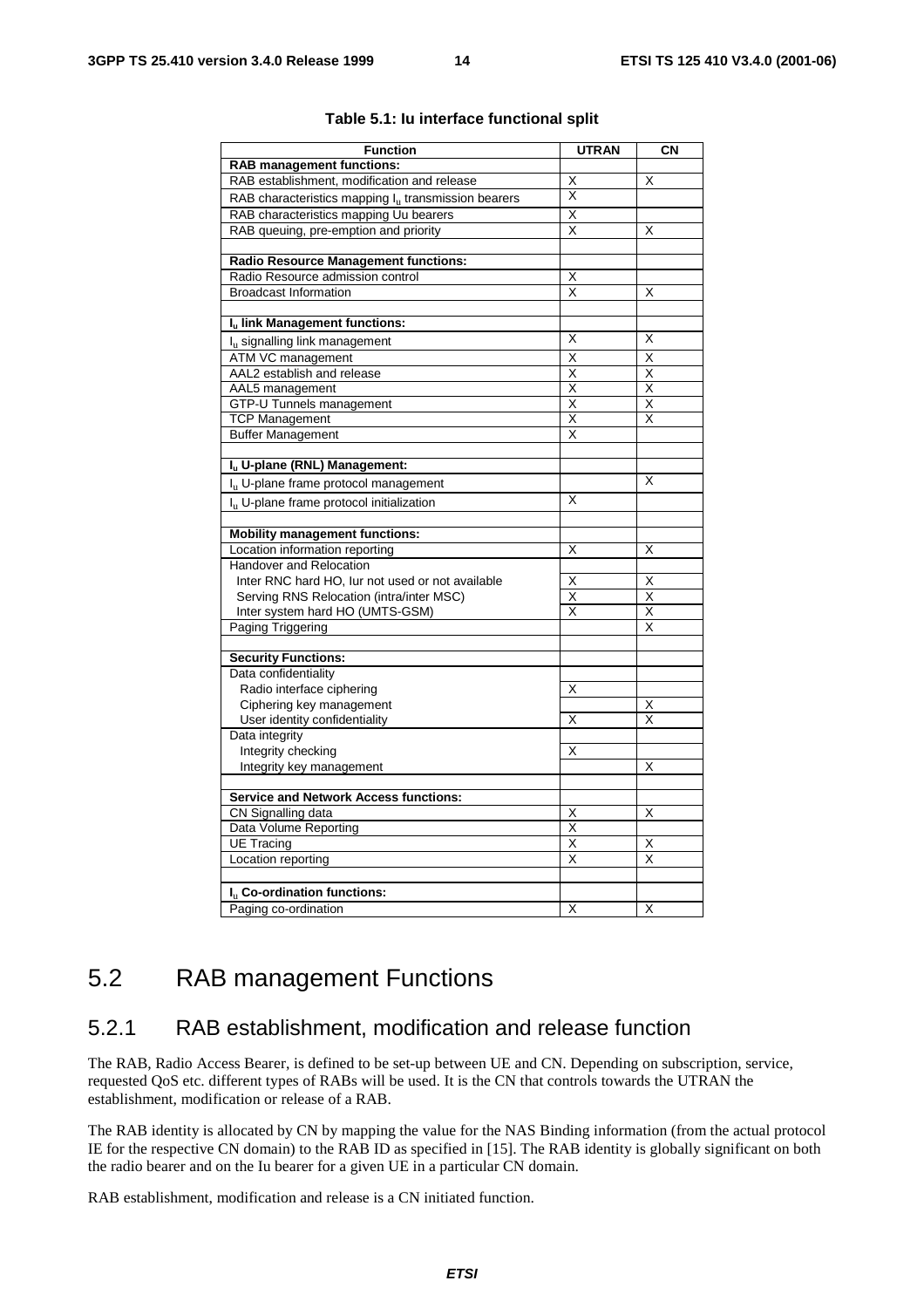RAB establishment, modification and release is a UTRAN executed function.

RAB release request is a UTRAN initiated function, triggered when UTRAN e.g. fails to keep the RAB established with the UE.

#### 5.2.2 RAB characteristics mapping to Uu bearers function

The RAB characteristics mapping function is used to map the radio access bearers to the Uu bearers. The mapping is performed during the establishment of the RAB. UTRAN shall perform the mapping between the bearers.

RAB mapping to Uu transmission bearers is a UTRAN function.

### 5.2.3 RAB characteristics mapping to Iu transport bearers

The RAB characteristics mapping function is used to map the radio access bearers to the Iu interface transport bearers. The mapping is performed during the establishment of the RAB.

UTRAN shall perform this mapping between the bearers if AAL2 is used, since it is the UTRAN that establishes the AAL2 connections.

In case of RAB towards the PS domain, UTRAN shall perform the mapping between the radio access bearers and the IP layer.

RAB characteristics mapping to Iu transport bearers is a UTRAN function.

#### 5.2.4 RAB queuing, pre-emption and priority function

The allocation/retention priority level of a RAB is determined by the CN based on e.g. subscription information , QoS information etc. Accordingly, the CN shall request RAB establishment or modification with an indication of the priority level and the pre-emption capability of that RAB and the queuing vulnerability. Queuing and resource pre-emption shall be performed by UTRAN accordingly.

RAB queuing, pre-emption and allocation/retention priority handling is a UTRAN controlled function.

RAB queuing, pre-emption and allocation/retention priority setting is a CN function.

#### 5.3 Radio Resource Management over Iu

#### 5.3.1 Radio resource admission control

When UTRAN receives a request to establish or modify a radio access bearer from the CN, the current radio resource situation is analysed and the admission control either accepts or rejects the request. This is called "Radio resource admission control" and is handled by the UTRAN. If the request is queued, it is handled by the RAB queuing, preemption and priority function.

#### 5.3.2 Broadcast information management

This function consists in the broadcast from network toward UE of some information in the coverage area of the whole network or different parts of the network.

There are two kinds of Broadcast information management. UTRAN broadcast information, and Cell Broadcast information management. All UTRAN broadcast information management shall be handled locally within UTRAN. All Cell Broadcast information is controlled by CN and executed by UTRAN.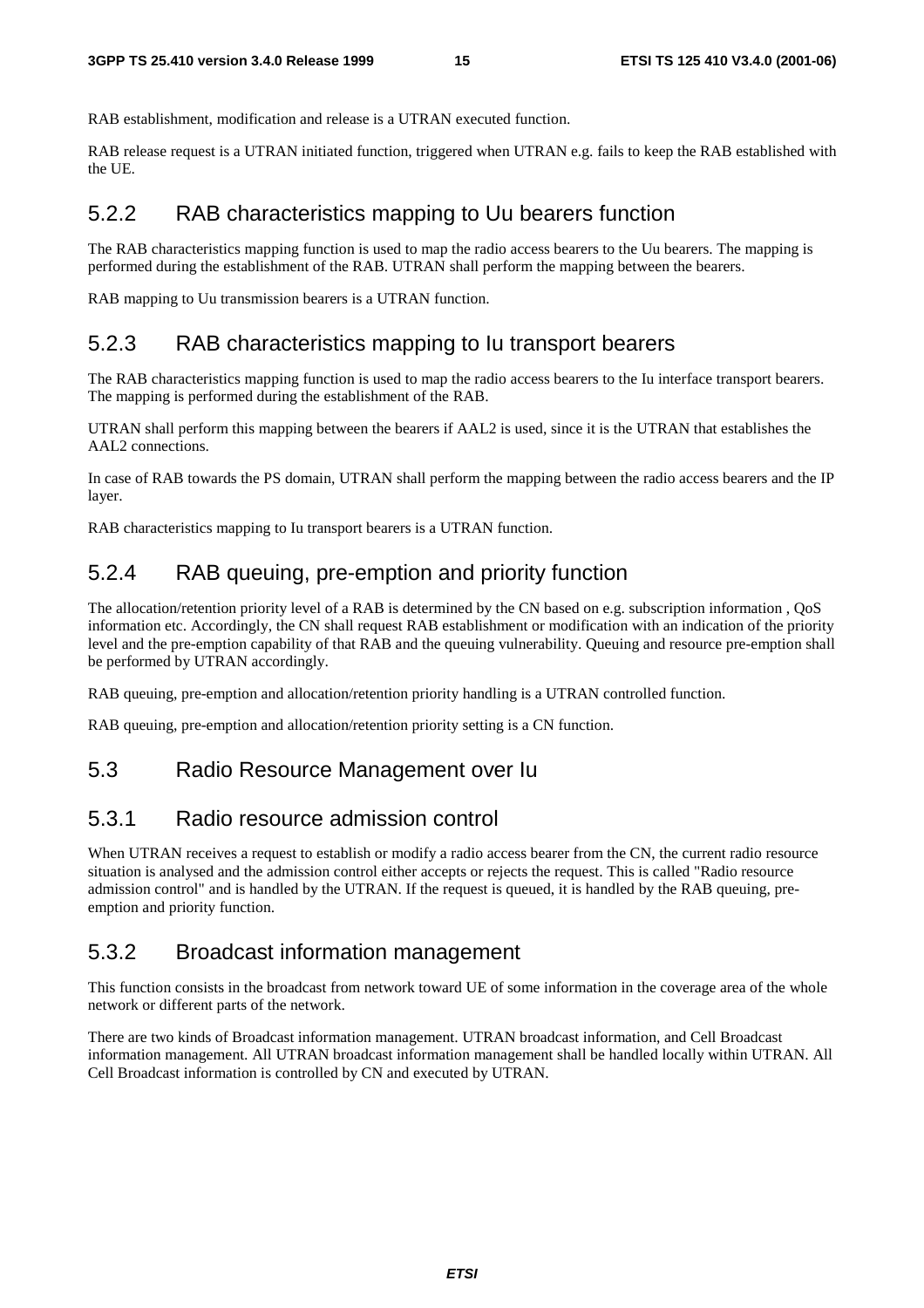# 5.4 Iu link Management functions

### 5.4.1 Iu Signalling Link Management function

The  $I<sub>u</sub>$  signalling link management function provides a reliable transfer of the radio network signalling between UTRAN and CN. Both CN and UTRAN manage the function.

This function is in particular responsible for Iu signalling connection establishment, which can be established either by the CN or the RNC and for  $I_u$  signalling connection release, which is controlled by CN possibly upon UTRAN request.

### 5.4.2 ATM Virtual Connection Management function

This function refers to handling of ATM Virtual Connections (VCs) between CN and UTRAN.

This function shall be used to establish, maintain and release the ATM VCs. For permanent VCs, it is regarded to be an O&M function.

This function also includes the selection of a Virtual Circuit to be used for a particular RAB. The selection of ATM VC upon an Iu radio access bearer service request, shall be done by UTRAN. The selected VC shall fulfil the requirements of the request. The VC may consist of several sublinks: such as SCCP connections, AAL2 connections or IP flows.

### 5.4.3 AAL2 connection establish and release function

This function is used to establish and release the AAL type 2 connections between CN and UTRAN upon an Iu radio access bearer service request. Both UTRAN and CN are taking part in the establishment of AAL2 connection. UTRAN shall initiate both establishment and release of AAL2 connections. The use of AAL2 for Iu transmission bearers depends on type of CN.

### 5.4.4 AAL5 management function

AAL5 connections between CN and UTRAN shall be pre-configured at system initialisation. Basic configuration is PVCs. For user data, SVC is possible.

The AAL5 management is a function handled by both the CN and the UTRAN.

### 5.4.5 GTP-U tunnels management function

This function is used to establish and release GTP-U tunnels between CN and UTRAN upon a radio access bearer service request. This involves assigning a tunnel identifier for each direction and the creation of a context containing the tunnel information. The tunnel identifier for the downlink is allocated by the UTRAN, and the tunnel identifier for the uplink is allocated by the CN. Both CN and UTRAN should maintain the context. The use of GTP-U for  $I<sub>u</sub>$  transport bearers depends on type of CN.

### 5.4.6 TCP Management Function

This function is used to establish and release the TCP connections between CN and UTRAN over  $I_u$ -BC.

The TCP management function exists in both UTRAN and CN.

### 5.4.7 Buffer Management

Congestion control shall be performed over the Iu user plane using buffer management and no flow control.

This function includes buffers to store received packet data units that at reception can not be processed due to e.g. congestion. In UTRAN, there must be a buffer management function handling received packets from the peer CN node.

The used mechanism is not in the scope of this document and not relevant to be standardised.

Buffer management is a UTRAN function.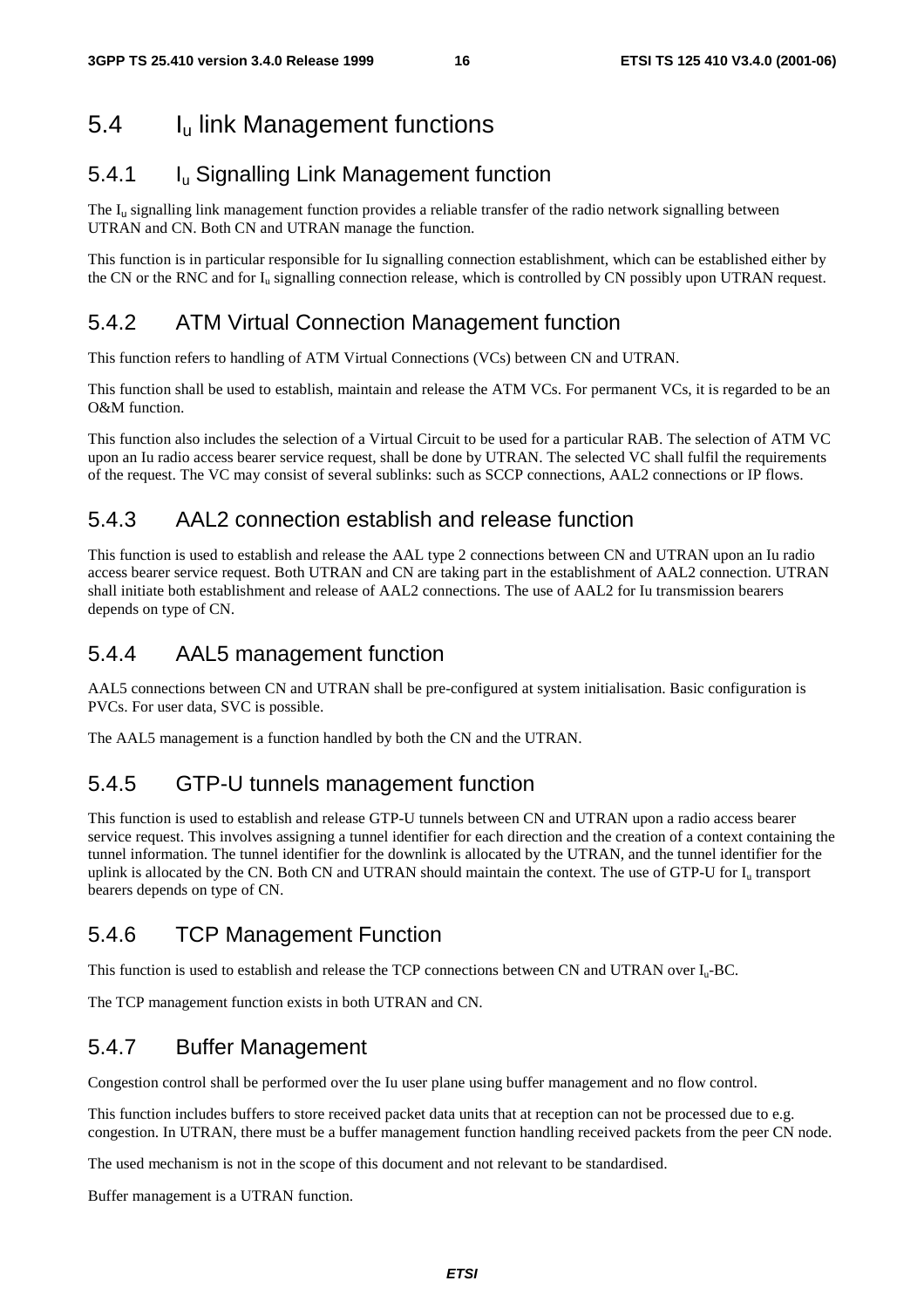# 5.5 Iu U-plane (RNL) Management Functions

### 5.5.1 Iu U-plane frame protocol mode selection function

The  $I_u$  UP in the Radio Network Layer provides modes of operation that can be activated on RAB basis. For a given RAB, the  $I_{\rm u}$  UP operates either in a Transparent or in Support mode.  $I_{\rm u}$  U-plane frame protocol mode is selected by the  $\overline{CN}$ 

This function is a CN function.

### 5.5.2 Iu U-plane frame protocol initialisation

 $I_u$  U-plane frame protocol is initialised by the UTRAN.

# 5.6 Mobility Management Functions

#### 5.6.1 Location information update function

Some functionality within the CN, needs information about the present location of an active UE, i.e. a UE with established signalling connection. The Location information update function is used to transfer this information from the UTRAN to the CN. It is the UTRAN responsibility to send this information initially at the signalling connection establishment for a UE and at any change of the UE location as long as the signalling connection exists. For this function, the location information shall be at Location and Routing Area level.

### 5.6.2 Handover and Relocation functions

#### 5.6.2.1 Inter RNC hard HO function, Iur not used or not available

This functionality includes procedures for handover from one RNC to other RNC when Iur interface is not used or is not available, i.e. soft handover is not possible. The connection is switched in the CN, so both UTRAN and CN are involved. Both intra and inter CN entity cases are applicable.

#### 5.6.2.2 Serving RNS Relocation function

This functionality allows moving the Serving RNS functionality from one RNC to an other RNC, e.g. closer to where the UE has moved during the communication. The Serving RNS Relocation procedure may be applied when active cell management functionality has created a suitable situation for it. Both UTRAN and CN are involved.

#### 5.6.2.3 Inter system Handover (e.g. GSM-UMTS) function

Inter system handover is performed when a mobile hands over between cells belonging to different systems such as GSM and UMTS. This may imply also a change of radio access type. For intersystem handover between UMTS and GSM, the GSM procedures are used within the GSM network. Both UTRAN and CN are involved.

NOTE: The GSM BSSMAP procedures are outside the scope of this specification.

### 5.6.3 Paging Triggering

The Core Network shall, when considered necessary, trigger the Location/Routing/RNC Area paging in the UTRAN system.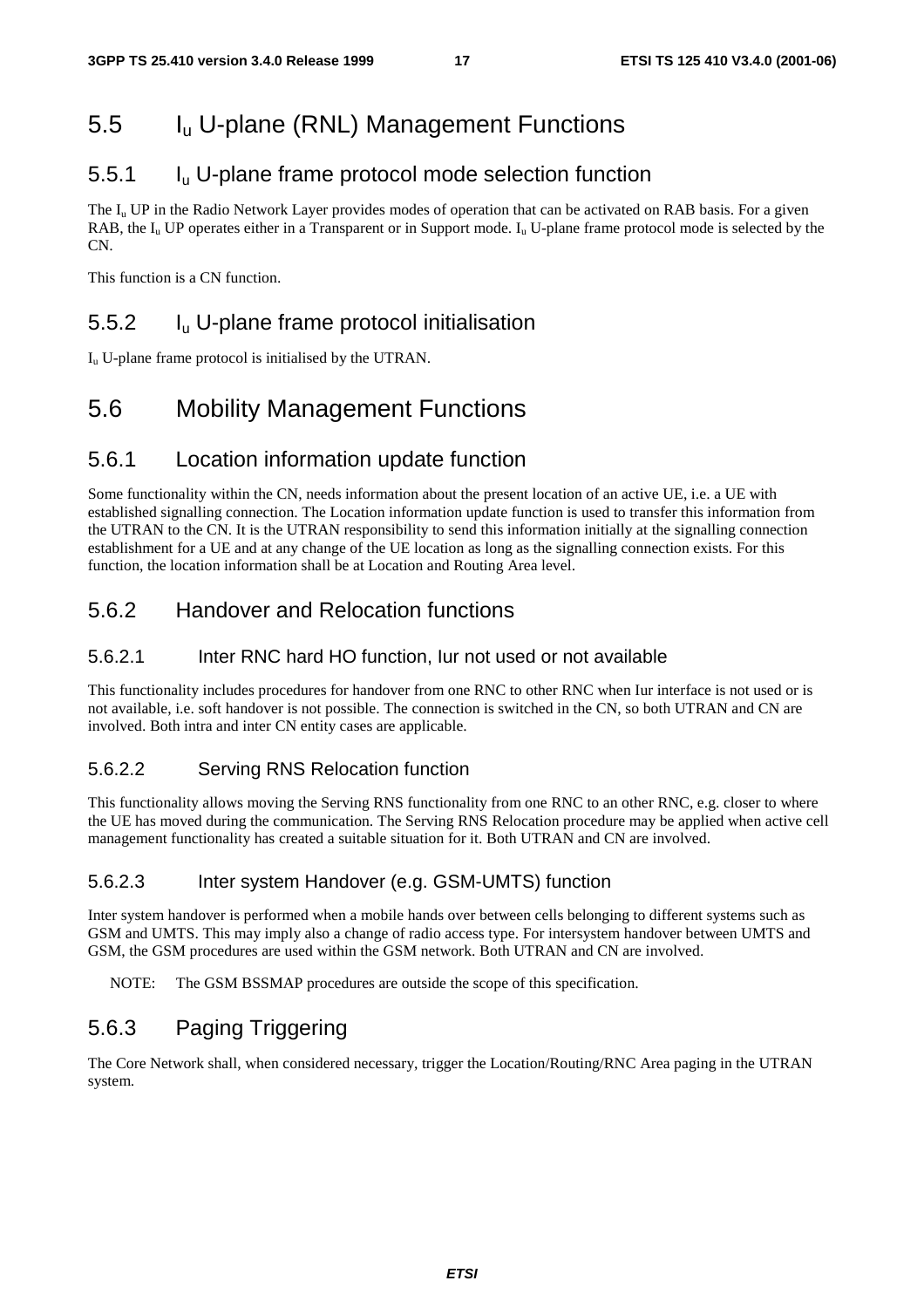# 5.7 Security Functions

#### 5.7.1 Data Confidentiality

#### 5.7.1.1 Radio interface ciphering function

The radio interface shall be ciphered upon request of the Core Network. Both Signalling and user data may be subject to ciphering. The ciphering shall be done within UTRAN.

#### 5.7.1.2 Ciphering key management function

The ciphering key and the permitted algorithm shall be supplied by the CN. UTRAN selects the used algorithm.

### 5.7.2 Data integrity

#### 5.7.2.1 Integrity checking

The purpose of the integrity check is to make sure that the signalling continues between the same elements as by authentication. The integrity check shall be done within the UTRAN.

#### 5.7.2.2 Integrity key management

The integrity key and the permitted algorithm shall be supplied by the CN. UTRAN selects the used algorithm.

# 5.8 Service and Network Access Functions

#### 5.8.1 Core Network signalling data transfer function

The NAS CN signalling data such as Call Control (CC), Session Management (SM), Mobility Management (MM), Short Message Services Point to Point and Supplementary Services (SS) shall be transparently conveyed between the CN and the UE. Over the Iu interface, the same Iu interface channel that is used for the UTRAN-CN signalling shall be used.

### 5.8.2 Data Volume Reporting

The data volume reporting function is used to report the volume of unacknowledged data to the CN. The function shall be in the UTRAN and is triggered from the CN.

### 5.8.3 UE Tracing

This feature allows tracing of various events related to the UE and its activities. This is an O&M functionality.

### 5.8.4 Location reporting function

The positioning function performs the determination of the geographical position for an UE. The location reporting function transfers the positioning information between the UTRAN and the CN according to CN commands. This function involves UTRAN and CN.

### 5.9 Co-ordination Functions

### 5.9.1 Paging Co-ordination function

The two CN domain architecture implies need for a page co-ordination, i.e. handling of page triggered by one CN node when UE has a signalling connection to the other CN node. The paging co-ordination is performed by UTRAN and/or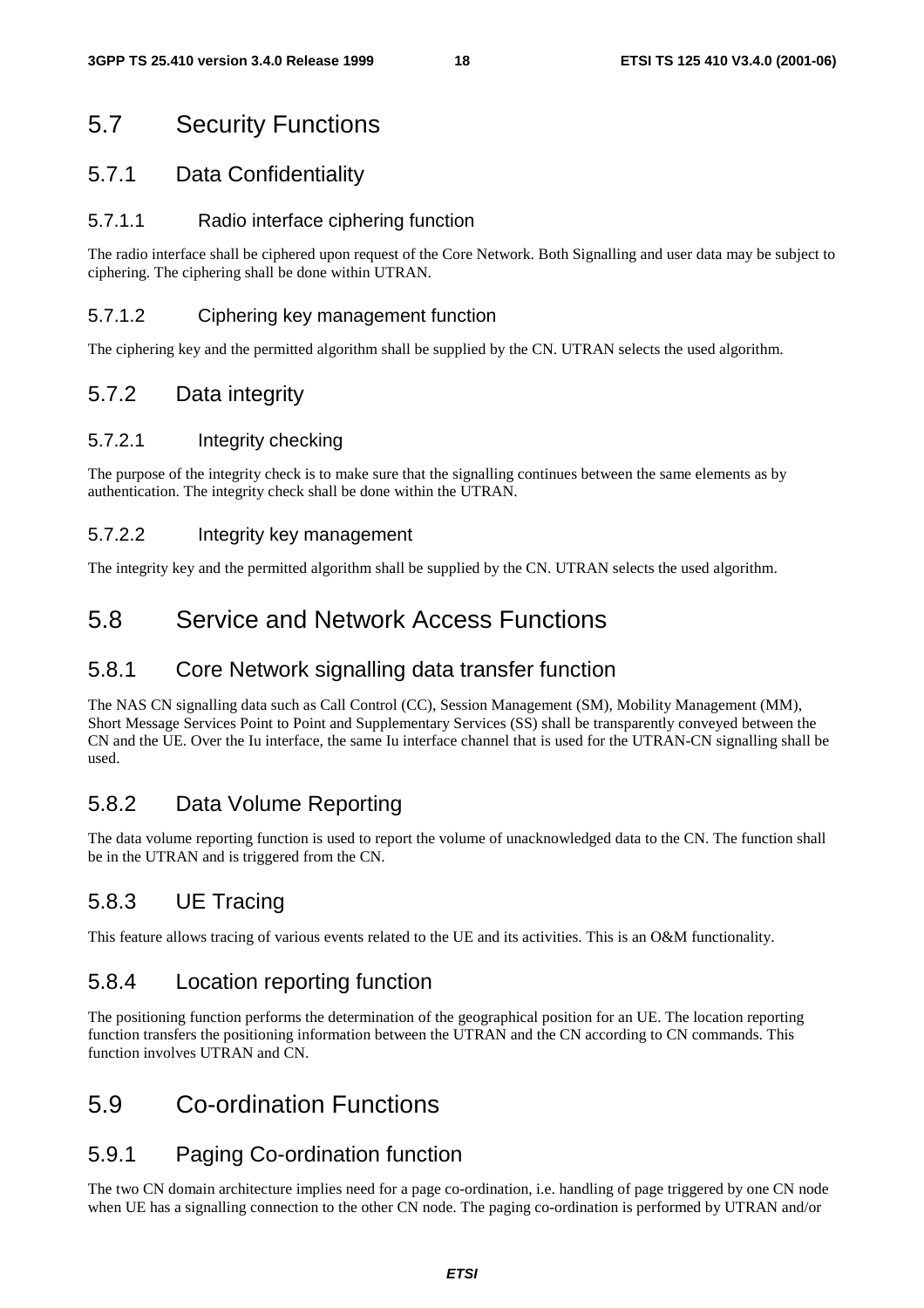optionally by CN. The Common ID is used for UTRAN paging co-ordination. The CN provides the UTRAN with the Common ID.

The paging co-ordination is a UTRAN function. Optionally the paging co-ordination may be performed in the CN.

# 6 I<sub>u</sub> Interface Protocol Structure

### 6.1 General

The Radio Network signalling over Iu consists of the Radio Access Network Application Part (RANAP). The RANAP protocol consists of mechanisms to handle all procedures between the CN and UTRAN. It is also capable of conveying messages transparently between the CN and the UE without interpretation or processing by the UTRAN.

Over the  $I_u$  interface the RANAP protocol is, e.g. used for:

- Facilitate a set of general UTRAN procedures from the Core Network such as paging -notification as defined by the notification SAP in [3].
- Separate each User Equipment (UE) on the protocol level for mobile specific signalling management as defined by the dedicated SAP in [3].
- Transfer of transparent non-access signalling as defined in the dedicated SAP in [3].
- Request of various types of UTRAN Radio Access Bearers through the dedicated SAP in [3].
- Perform the SRNS Relocation function.

The Radio Access Bearers are provided by the Access Stratum.

Over Iu-BC, a datagram mechanism is used, so there is no clear separation of control and user planes, and the SABP protocol is used for data transfer and signalling.

### $6.2$  Iu-CS

Figure 6.1 shows the protocol structure for  $I_u$ -CS, following the structure described in [1].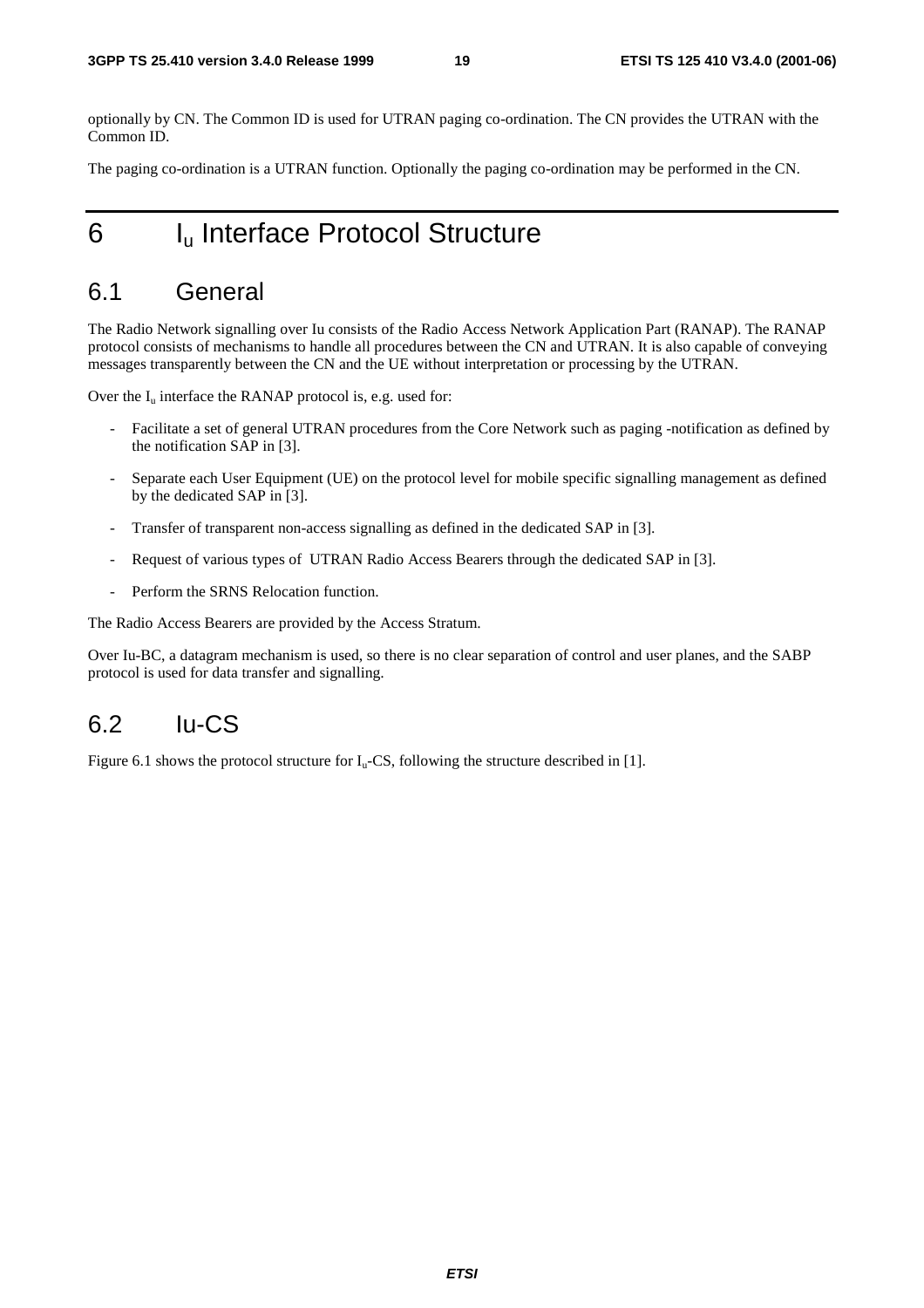

**Figure 6.1: Iu –Interface Protocol Structure towards CS Domain** 

# 6.3 Iu-BC

Figure 6.2 shows the protocol structure for the  $I_u$ -BC.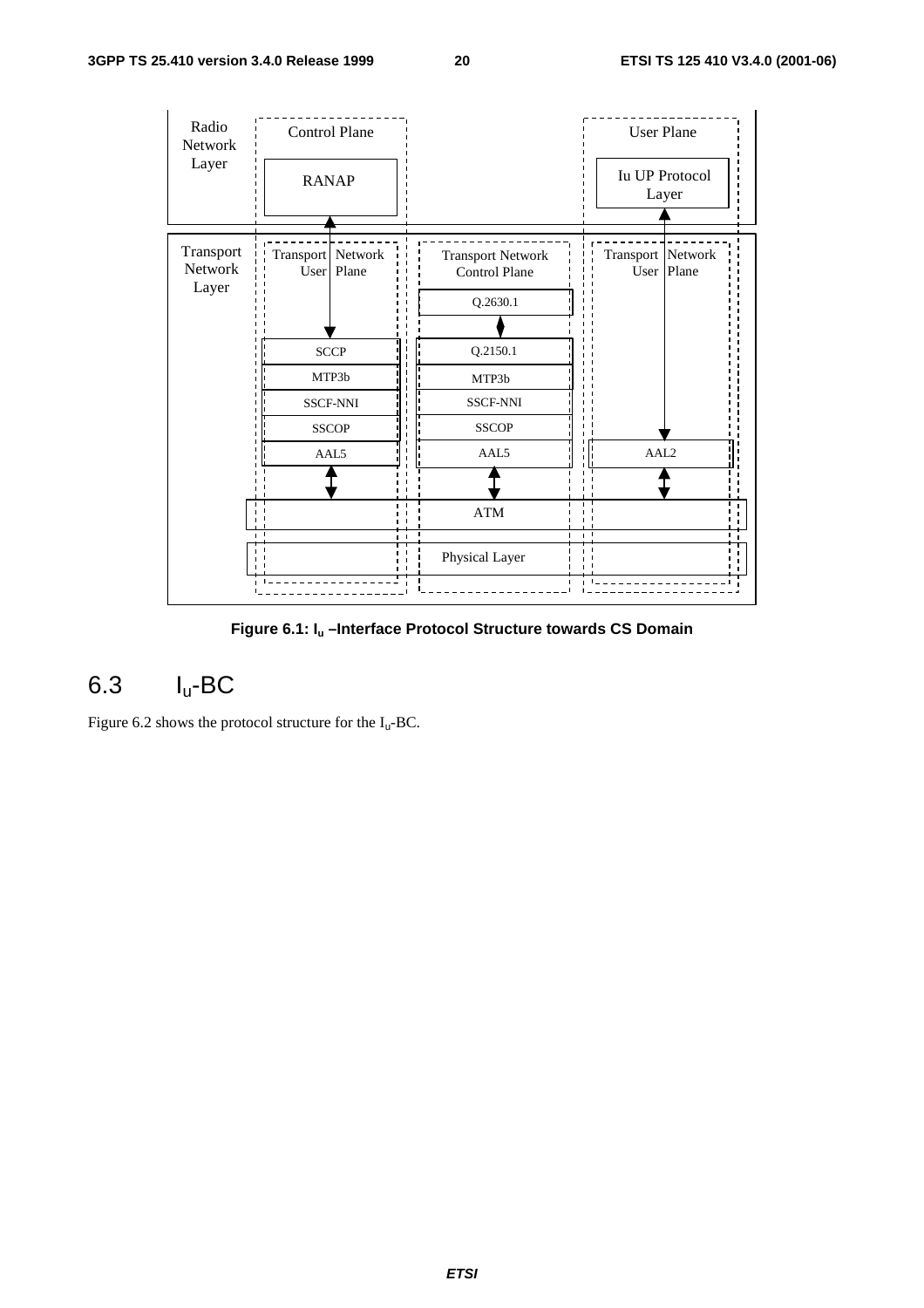

#### Figure 6.2: I<sub>u</sub> Interface Protocol Structure towards Broadcast Domain

# 6.4 Iu-PS

Figure 6.3 shows the protocol structure for Iu-PS, following the structure described in [1].

**ETSI**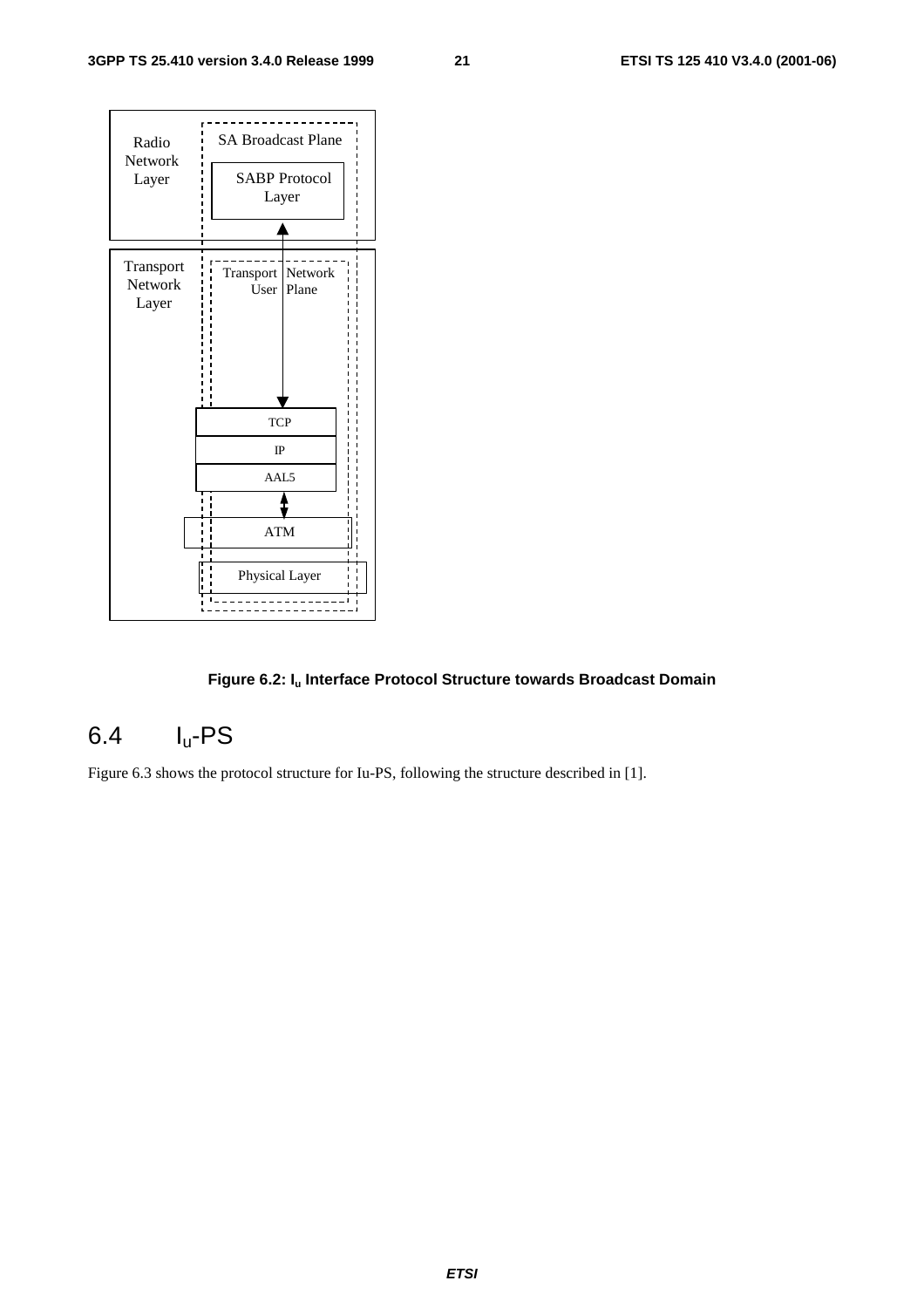

Figure 6.3: I<sub>u</sub> Interface Protocol Structure towards PS Domain

# 7 Other I<sub>u</sub> Interface Specifications

# 7.1 UTRAN I<sub>u</sub> Interface: Layer 1 (UMTS 25.411)

UMTS 25.411 [4] specifies the range of physical layer technologies that may be used to support the Iu interface.

# 7.2 UTRAN Iu Interface: Signalling Transport (UMTS 25.412)

UMTS 25.412 [5] specifies the signalling bearers for the RANAP and transport network control plane protocols for both Iu-PS and Iu-CS.

### 7.3 UTRAN Iu Interface: RANAP Specification (UMTS 25.413)

UMTS 25.413 [6] specifies the RANAP protocol for radio network control plane signalling over the Iu interface.

# 7.4 UTRAN I<sub>u</sub> Interface: Data Transport and Transport Signalling (UMTS 25.414)

UMTS 25.414 [7] specifies the transport bearers for the user plane of the Iu interface. It also specifies the protocol used to control these transport bearers.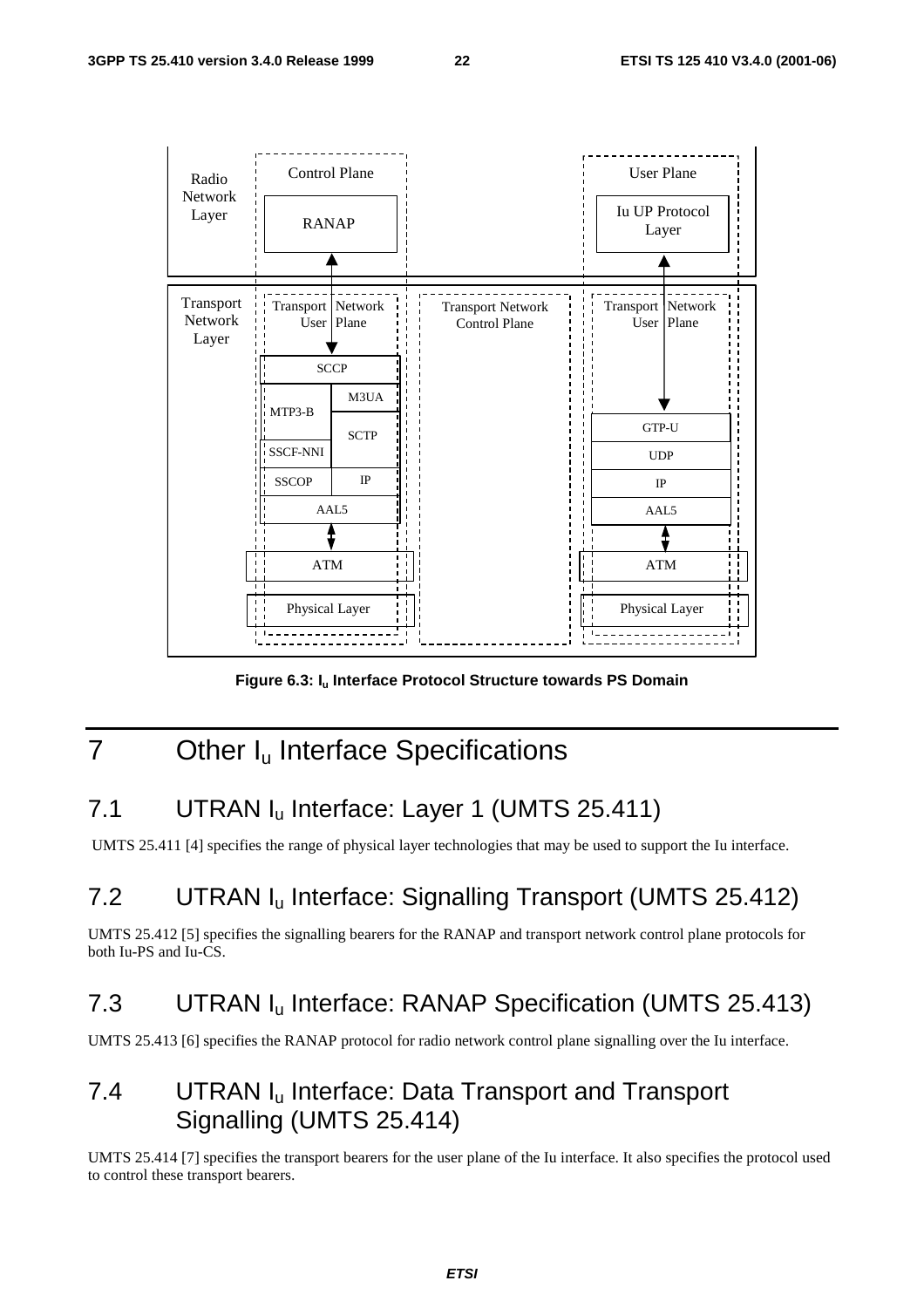# 7.5 UTRAN I<sub>u</sub> Interface: CN-UTRAN User Plane Protocol (UMTS 25.415)

UMTS 25.415 [8] specifies the user plane frame handling protocol for the Iu interface.

# 7.6 UTRAN Iu Interface: Service Area Broadcast Protocol SABP (UMTS 25.419)

UMTS 25.419 [14] specifies the communication requirements over the Iu interface towards the BC domain.

### 7.7 Summary

The present document, UMTS 25.410, specifies the general aspects and principles of the  $I_u$  interface as a whole.

The relationship between the other technical specifications that define the UTRAN Iu interface is shown in figure 7.1.



**Figure 7.1: Summary of Iu Interface Specification Structure**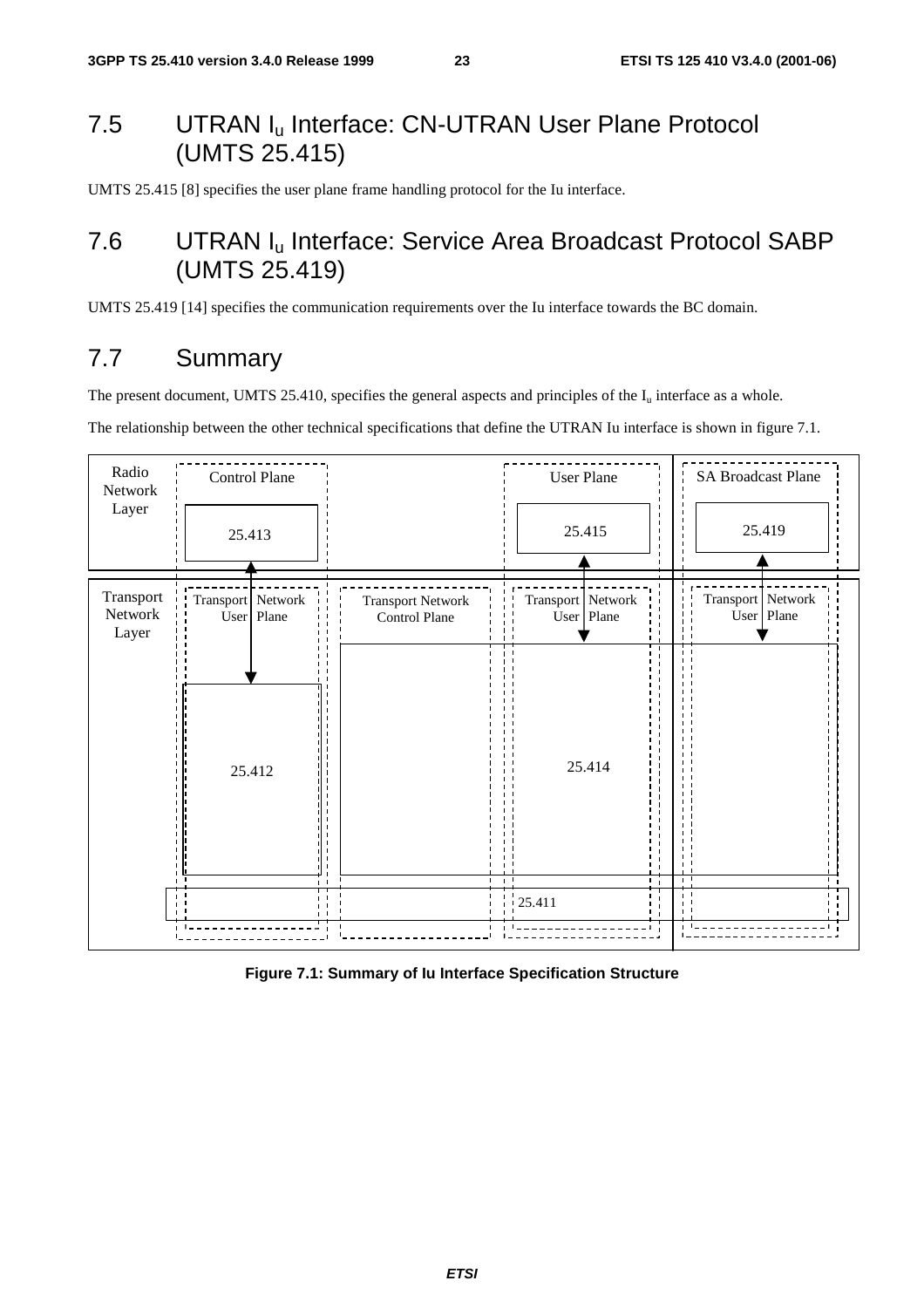# Annex A (informative): Change history

| <b>Change history</b> |         |                          |           |                       |                                                        |
|-----------------------|---------|--------------------------|-----------|-----------------------|--------------------------------------------------------|
| TSG RAN#              | Version | <b>CR</b>                | Tdoc RAN  | <b>New</b><br>Version | Subject/Comment                                        |
| <b>RAN 05</b>         |         |                          |           | 3.0.0                 | Approved at TSG RAN #5 and placed under Change Control |
| <b>RAN 06</b>         | 3.0.0   | $\overline{\phantom{0}}$ |           | 3.1.0                 | Approved at TSG RAN #6 and placed under Change Control |
| <b>RAN 07</b>         | 3.1.0   |                          |           | 3.2.0                 | Approved at TSG RAN #7                                 |
| <b>RAN 10</b>         | 3.2.0   | 005<br>007<br>008        | RP-000609 | 3.3.0                 | Approved at TSG RAN #10                                |
| <b>RAN 12</b>         | 3.3.0   | 017                      | RP-010372 | 3.4.0                 | Approved at TSG RAN #12                                |
|                       |         |                          |           |                       |                                                        |